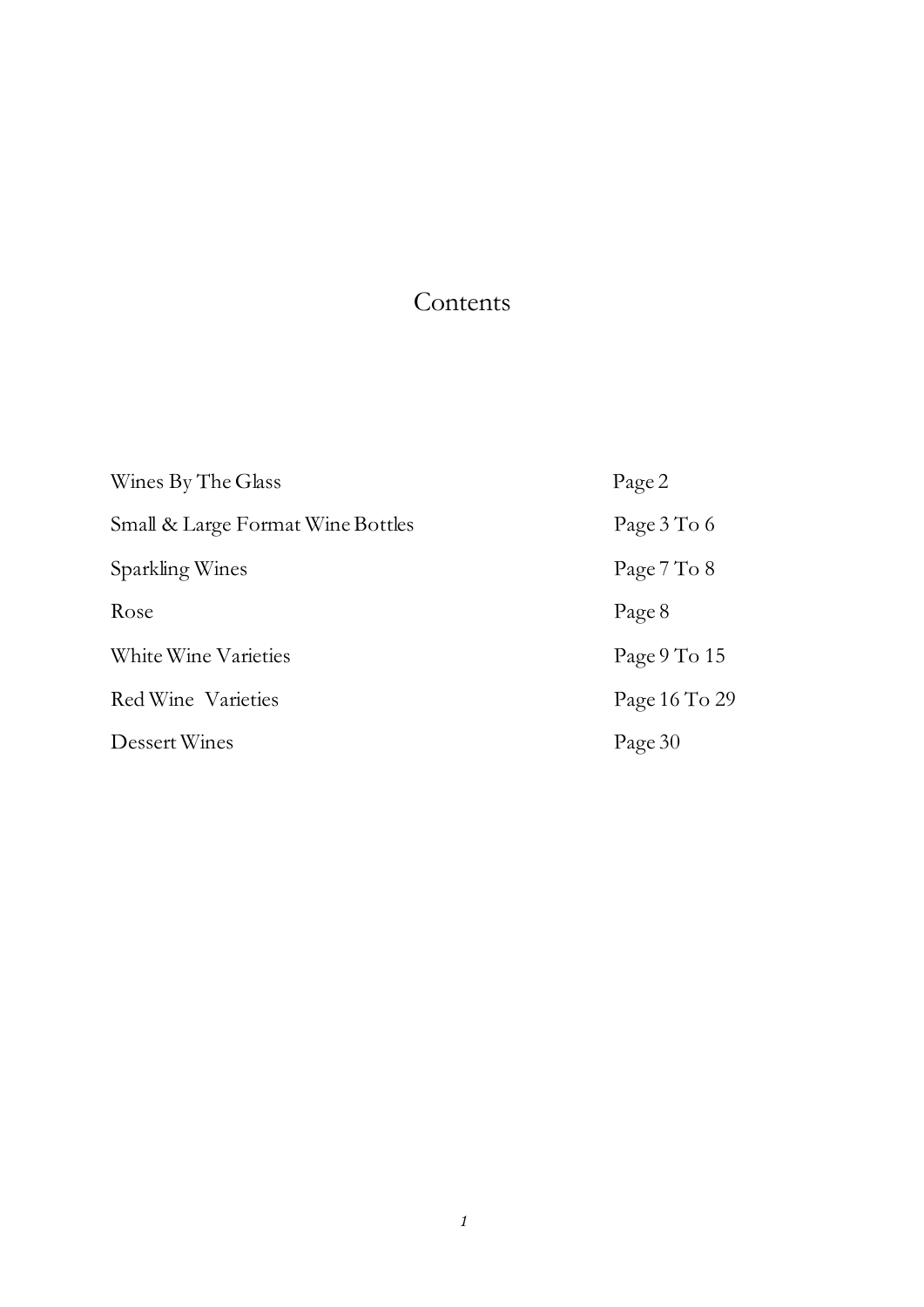# Wines By The Glass

| Sparkling<br>Valdo Prosecco<br>Carpené Malvolti Rose                    | Veneto<br>Veneto | \$12<br>\$12 |
|-------------------------------------------------------------------------|------------------|--------------|
| Champagne<br>Pommery Brut Royal                                         | Reims            | \$38         |
| Rose<br>DiBerardino Rosasera<br>Montepulciano                           | Abruzzo          | \$9          |
| White Wine                                                              |                  |              |
| Castelforte<br>Pinot Grigio                                             | Veneto           | \$9          |
| Watershed<br>Sauvignon Blanc                                            | Margaret River   | \$9          |
| Flame Tree<br>Chardonnay                                                | Margaret River   | \$9          |
| Red Wine                                                                |                  |              |
| Il Poggione Toscana Rosso<br>Sangiovese, Merlot, Cabernet Sauvignon     | Toscana          | \$12         |
| Carpe Diem<br>Cabernet Sauvignon                                        | Margaret River   | \$12         |
| Golding The Purveyor<br>Pinot Noir                                      | Adelaide Hills   | \$12         |
| Haselgrove<br>Shiraz                                                    | McLaren Vale     | \$12         |
| Dessert Wine                                                            |                  |              |
| Carlo Pellegrino Pantelleria Passito Liquoroso<br>Moscato d'Alessandria | Sicilia          | \$15         |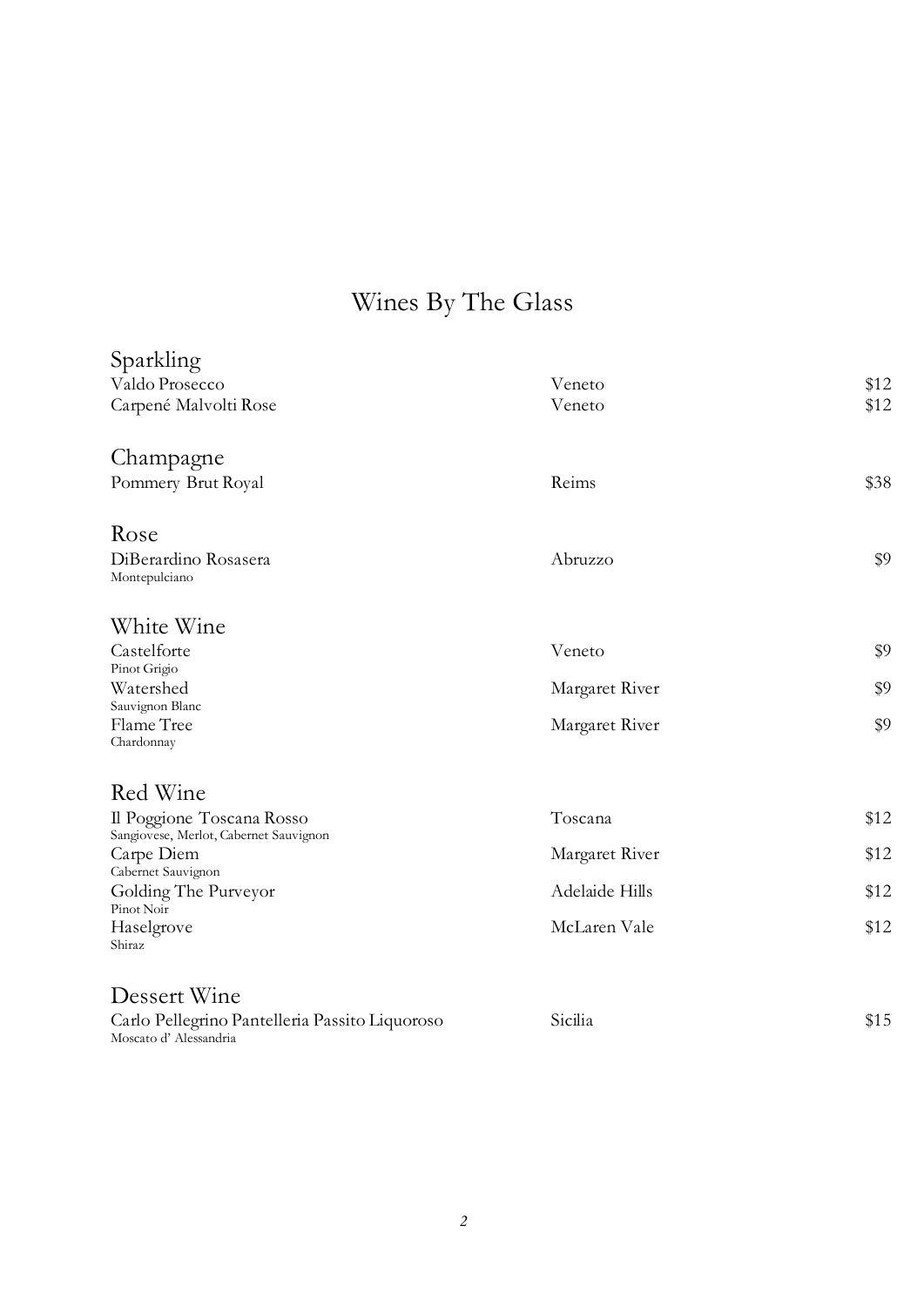# Half Bottles

#### Sparkling

| Italian                              |                        |      |
|--------------------------------------|------------------------|------|
| Adami Garbel Prosecco Brut           | Veneto                 | \$43 |
| Glera                                |                        |      |
| Cá del Bosco Cuvee Prestige          | Franciacorta-Lombardia | \$58 |
| Chardonnay, Pinot Nero, Pinot Bianco |                        |      |
| French                               |                        |      |
| Lallier R.013 Brut                   | Champagne              | \$64 |
| Laurent Perrier Brut                 | Champagne              | \$79 |
|                                      |                        |      |

### White

| Trentino Alto Adige | \$35 |
|---------------------|------|
|                     |      |
| Veneto              | \$42 |
|                     |      |
| Valle d'Aosta       | \$56 |
|                     |      |
|                     |      |
| Margaret River      | \$37 |
|                     |      |
| Margaret River      | \$41 |
|                     |      |
| Adelaide Hills      | \$45 |
|                     |      |
| Margaret River      | \$70 |
|                     |      |
|                     |      |
| Marlborough         | \$29 |
|                     |      |
|                     |      |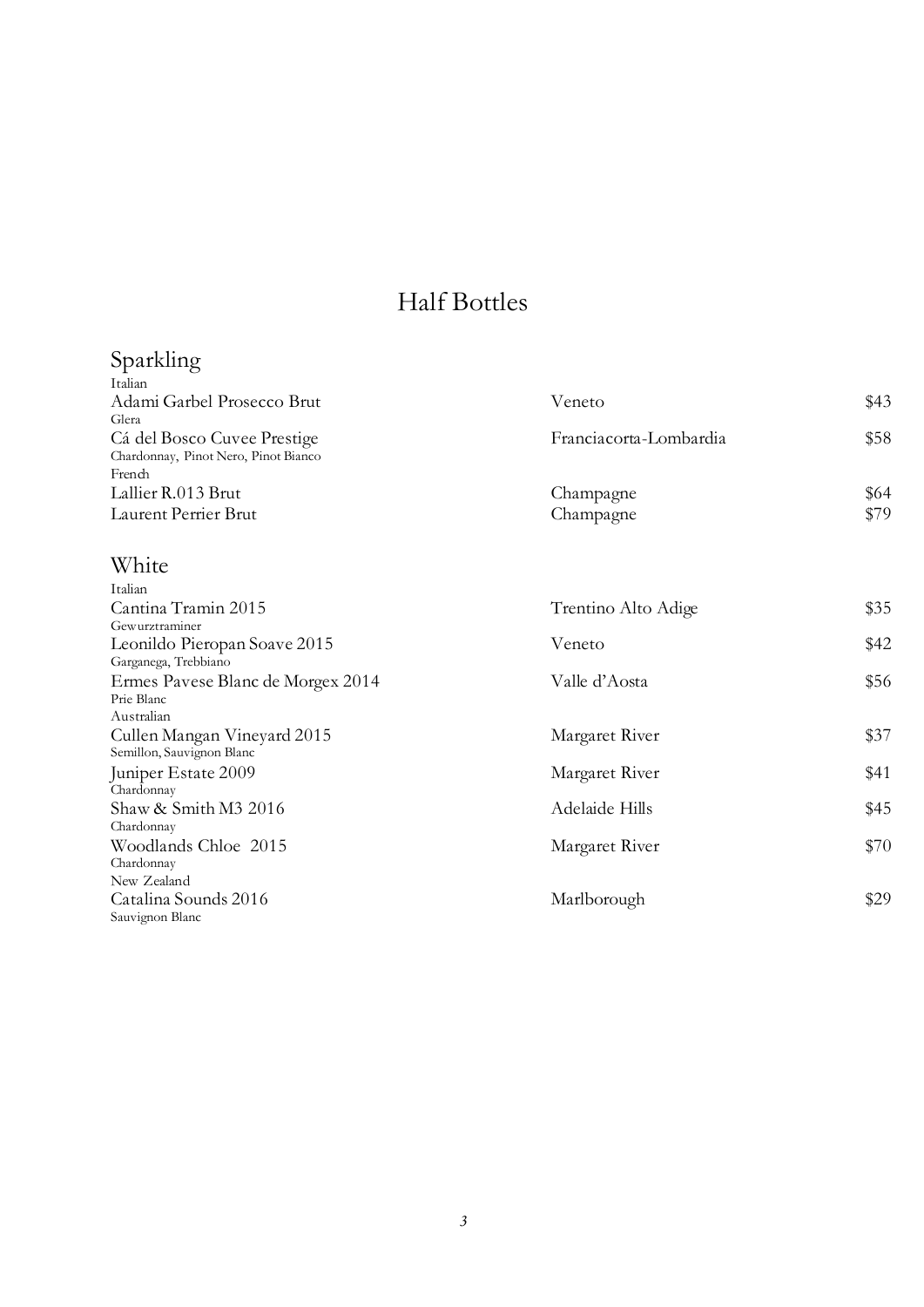## Half Bottles

#### Red

| Italian                                                                 |                      |       |
|-------------------------------------------------------------------------|----------------------|-------|
| Rallo Il Principe 2016                                                  | Sicilia              | \$39  |
| Nero d'Avola                                                            |                      |       |
| Tedeschi Valpolicella Classico Superiore 2015                           | Veneto               | \$41  |
| Corvina, Corvinone, Rondinella                                          |                      |       |
| Castellare di Castellina Chianti Classico 2015                          | Toscana              | \$43  |
| Sangiovese, Canaiolo<br>Braida Montebruna Barbera d'asti 2014           | Piemonte             | \$58  |
| Barbera                                                                 |                      |       |
| Speri Amarone 2010                                                      | Veneto               | \$132 |
| Corvina, Rondinella, Oseleta                                            |                      |       |
| Mastrojanni Brunello di Montalcino 2012                                 | Toscana              | \$118 |
| Sangiovese                                                              |                      |       |
| Australian                                                              |                      |       |
| Katnook Founders Block 2013                                             | Coonawarra           | \$29  |
| Cabernet Sauvignon                                                      |                      |       |
| Battle Of Bosworth                                                      | Mclaren Vale         | \$30  |
| Shiraz                                                                  |                      |       |
| Kaesler Avignon 2013                                                    | Barossa Valley       | \$36  |
| Grenache, Mataro, Shiraz                                                |                      |       |
| Mosswood Amy's 2015<br>Cabernet Sauvignon, Merlot, Malbec, Petit Verdot | Margaret River       | \$37  |
| Streicker Bridgeland Block 2012                                         | Margaret River       | \$42  |
| Shiraz                                                                  |                      |       |
| Shaw & Smith 2010                                                       | Adelaide Hills       | \$45  |
| Shiraz                                                                  |                      |       |
| Heathcote Estate 2015                                                   | Heathcote            | \$46  |
| Shiraz                                                                  |                      |       |
| Cullen 2013                                                             | Margaret River       | \$48  |
| Cabernet Sauvignon, Merlot                                              |                      |       |
| Torbreck The Struie 2014                                                | Barossa Valley       | \$49  |
| Shiraz                                                                  |                      |       |
| Henschke Keyneton Euphorium 2012                                        | Eden Valley          | \$50  |
| Shiraz, Cabernet Merlot                                                 |                      |       |
| Paradigm Hill Cols Block 2010<br>Shiraz                                 | Mornington Peninsula | \$55  |
| Rockford Rifle Range 2014                                               | Barossa Valley       | \$60  |
| Cabernet Sauvignon                                                      |                      |       |
| Woodlands Alex 2011                                                     | Margaret River       | \$102 |
| Cabernet Sauvignon                                                      |                      |       |
| New Zealand                                                             |                      |       |
| Mt Difficulty Bannockburn Estate 2015                                   | Central Octago       | \$55  |
| Pinot Noir                                                              |                      |       |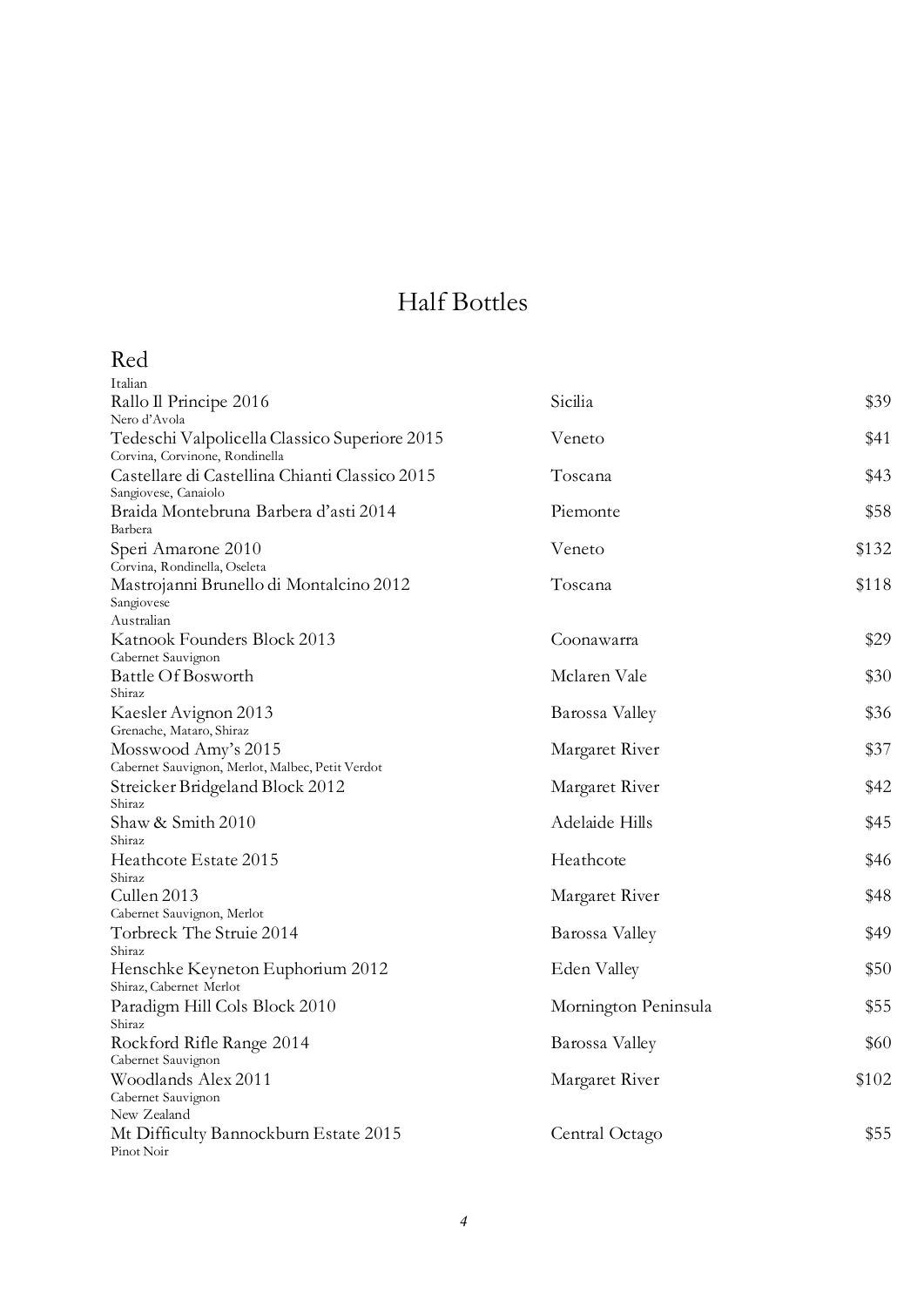## Magnums

| Sparkling                                                                      |                 |        |
|--------------------------------------------------------------------------------|-----------------|--------|
| Italian                                                                        |                 |        |
| Carpene Malvolti                                                               | Veneto          | \$95   |
| Lallier R.012 Brut                                                             | Champagne       | \$237  |
| White                                                                          |                 |        |
| Australian                                                                     |                 |        |
| Alkoomi 2013                                                                   | Frankland River | \$95   |
| Riesling (1.5Ltr)                                                              |                 |        |
| Katnook Estate 1999<br>Riesling                                                | Coonawarra      | \$140  |
| Katnook Estate 2015<br>Chardonnay                                              | Coonawarra      | \$150  |
|                                                                                |                 |        |
| Red                                                                            |                 |        |
| Italian                                                                        |                 |        |
| I Colazzi 2009                                                                 | Toscana         | \$364  |
| Cabernet Sauvignon, Merlot, Cabernet Franc<br>Tenuta Luce della Vite Luce 1995 | Toscana         | \$850  |
| Sangiovese, Merlot                                                             |                 |        |
| Australian                                                                     |                 |        |
| Orlando St Hugo 2000                                                           | Coonawarra      | \$257  |
| Cabernet Sauvignon                                                             |                 |        |
| Vasse Felix Heytesbury 2012                                                    | Margaret River  | \$266  |
| Cabernet Sauvignon, Shiraz, Merlot                                             |                 |        |
| Virgin Hills 1995<br>Cabernet Sauvignon, Shiraz, Malbec, Merlot                | Victoria        | \$285  |
| Hanging Rock Reserve 2001                                                      | Heathcote       | \$388  |
| Shiraz                                                                         |                 |        |
| Hanging Rock Reserve 2000                                                      | Heathcote       | \$403  |
| Shiraz                                                                         |                 |        |
| Redbank Sally's Paddock 1996                                                   | Pyrenees        | \$485  |
| Cabernet Shiraz Merlot                                                         |                 |        |
| Wynns John Riddoch 1994                                                        | Coonawarra      | \$645  |
| Cabernet Sauvignon<br>Penfolds Grange 2009                                     | Multi District  | \$2134 |
| Shiraz                                                                         |                 |        |
| Henschke Hill Of Grace 1989<br>Shiraz                                          | Barossa Valley  | \$2300 |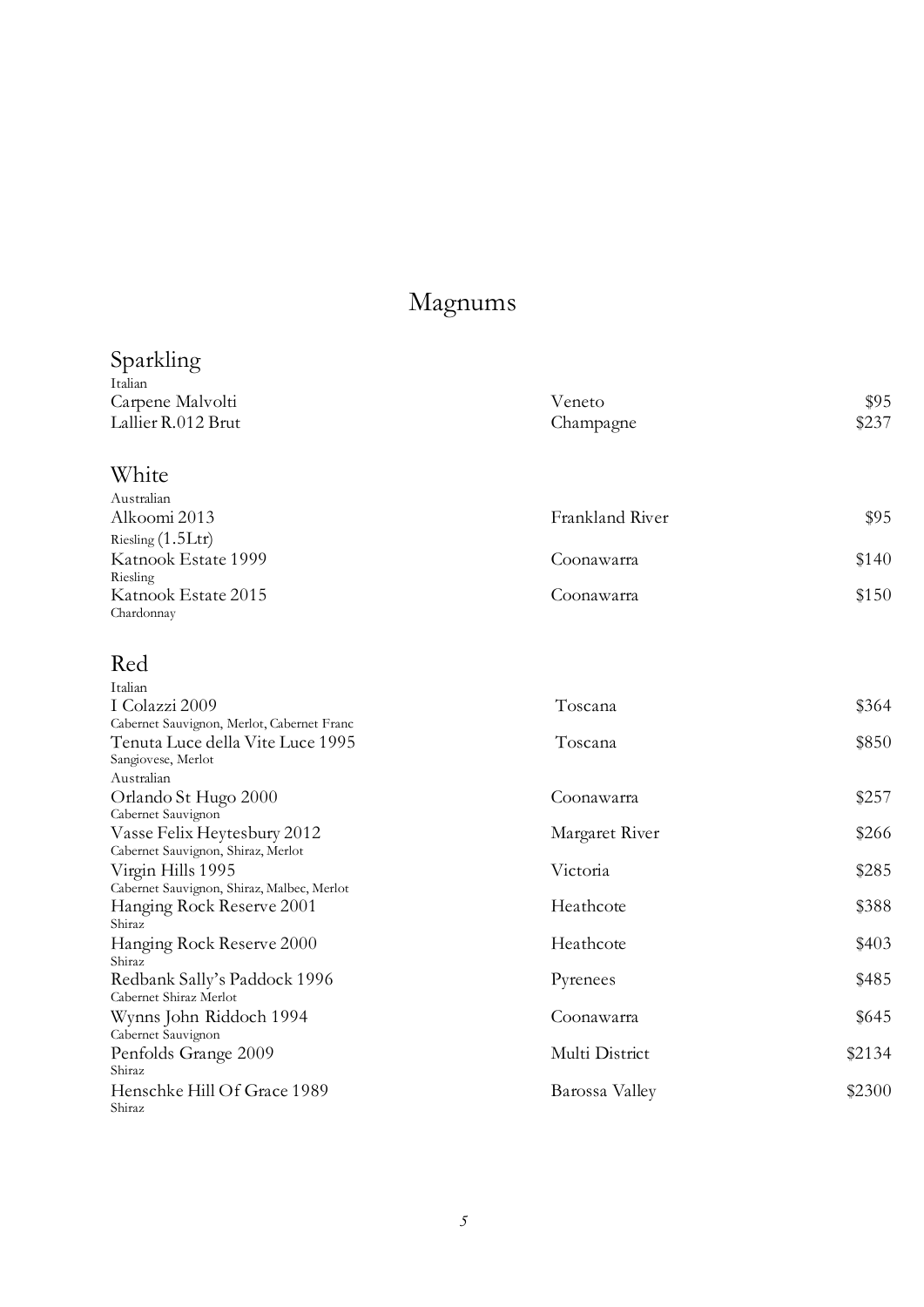## Magnums

### Red

| Australian                         |                  |        |
|------------------------------------|------------------|--------|
| Penfolds Grange 1993               | Multi District   | \$2450 |
| Shiraz                             |                  |        |
| Henschke Hill Of Grace 1992        | Barossa Valley   | \$2800 |
| Shiraz                             |                  |        |
| Henschke Hill Of Grace 1995        | Barossa Valley   | \$2600 |
| Shiraz                             |                  |        |
| French                             |                  |        |
| M. Chapoutier Les Meysonniers 2010 | Crozes Hermitage | \$210  |
| Shiraz                             |                  |        |

## Double Magnums

### White

| Australian<br>Katnook Estate 1998<br>Chardonnay  | Coonawarra  | \$240 |
|--------------------------------------------------|-------------|-------|
| Red                                              |             |       |
| Australian                                       |             |       |
| Millbrook Fogs Folly 2009                        | Perth Hills | \$295 |
| Cabernet Sauvignon, Petit Verdot, Merlot, Shiraz |             |       |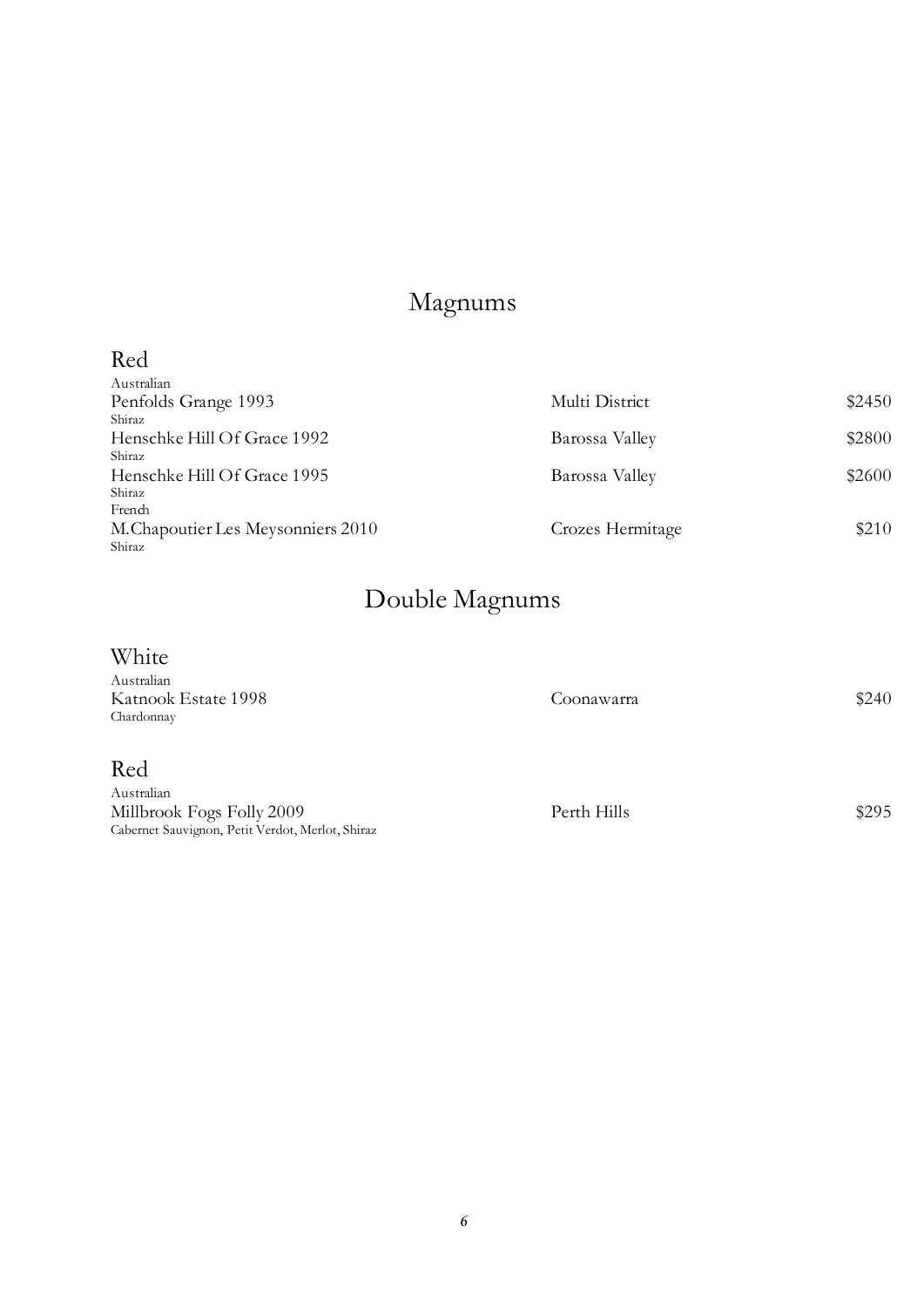# Sparkling Wines

### Italian

| Valdobbiadene-Veneto   | \$45  |
|------------------------|-------|
|                        |       |
| Valdobbiadene-Veneto   | \$66  |
|                        |       |
| Valdobbiadene-Veneto   | \$70  |
|                        |       |
| Franciacorta-Lombardia | \$140 |
|                        |       |
| Franciacorta-Lombardia | \$140 |
|                        |       |
| Franciacorta-Lombardia | \$163 |
|                        |       |
| Franciacorta-Lombardia | \$286 |
|                        |       |
|                        |       |

### Australian

| Carpe Diem Vermentino 2015                        | Margaret River | \$50  |
|---------------------------------------------------|----------------|-------|
| Vermentino                                        |                |       |
| La Cache Brut 2008                                | Margaret River | \$62  |
| Pinot Noir, Chardonnay                            |                |       |
| Apogee Deluxe Brut 2013                           | Tasmania       | \$87  |
| Pinot Noir, Pinot Meunier, Pinot Gris, Chardonnay |                |       |
| Rockford Black                                    | Barossa Valley | \$138 |
| Shiraz                                            |                |       |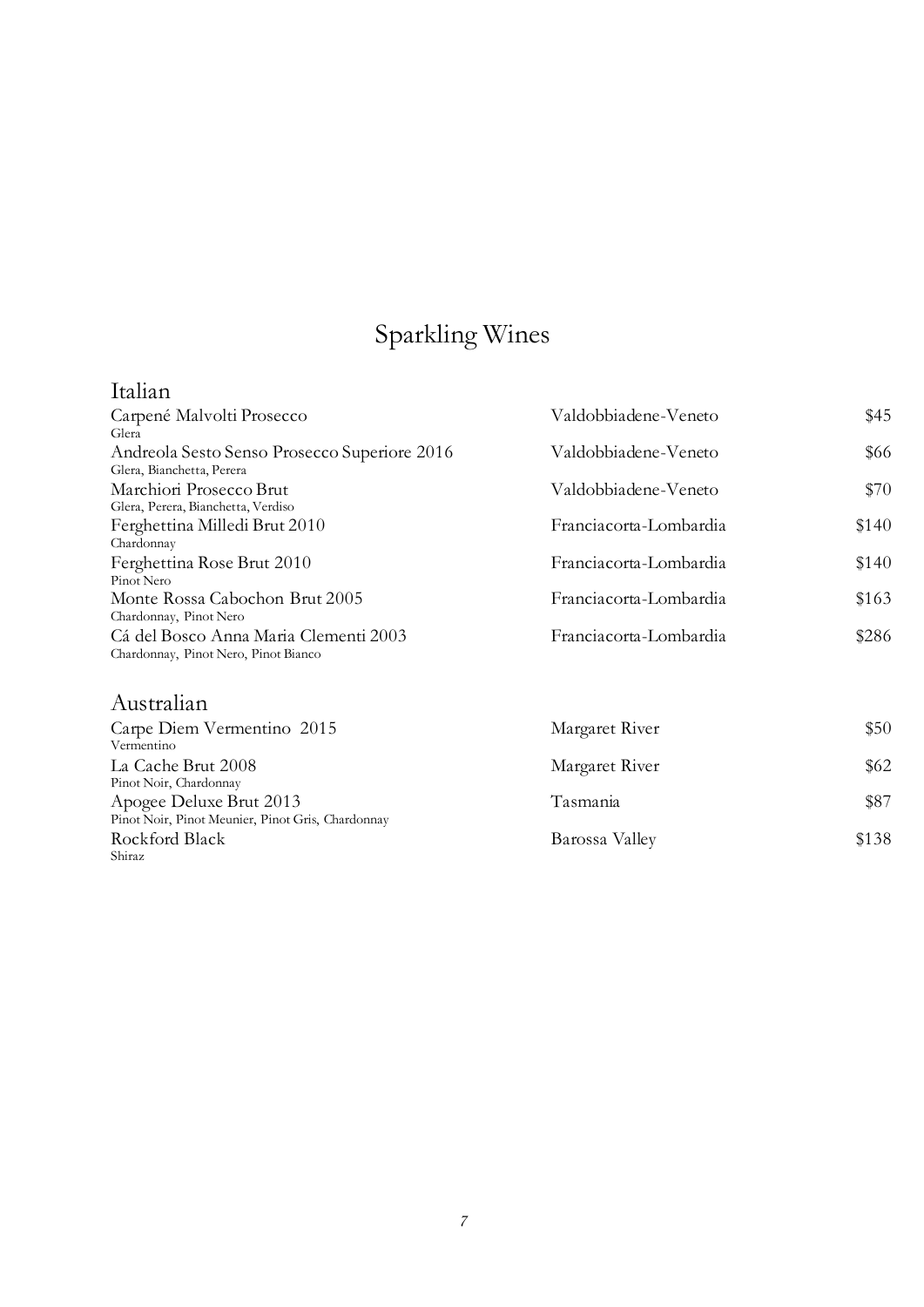# Champagne

| Moet & Chandon Brut                                 | \$108  |
|-----------------------------------------------------|--------|
| Pommery Brut                                        | \$115  |
| Lallier Blanc De Blancs Grand Cru 2016              | \$120  |
| Janisson & Fils Brut Rose                           | \$122  |
| Veuve Clicquot Brut                                 | \$125  |
| Veuve Fourny & Fils Grande Reserve Brut Premier Cru | \$132  |
| <b>Bollinger Special Cuvee</b>                      | \$156  |
| Moet & Chandon Grand Vintage 2006                   | \$178  |
| Laurent Perrier Cuvee Rose                          | \$247  |
| Bollinger La Grande Annee 2005                      | \$287  |
| Dom Perignon 2005                                   | \$375  |
| Gosset Celebris Blanc De Blancs                     | \$388  |
| Piper Heidsieck Rare Millesime Brut 2002            | \$390  |
| Mumm R.Lalou Cuvee Prestige 1999                    | \$470  |
| Louis Roderer Cristal Brut 2009                     | \$478  |
| Ruinart Dom Ruinart 1998                            | \$489  |
| Bollinger R.D 2002                                  | \$512  |
| Krug Vintage 2002                                   | \$684  |
| Dom Perignon Rose 2004                              | \$756  |
| Veuve Clicquot La Grande Dame Rose 1995             | \$867  |
| Dom Ruinart Rose 1990                               | \$883  |
| Dom Perignon P2 1998                                | \$1156 |
| Billecart-Salmon Le Clos Saint Hilaire 1996         | \$1980 |
| Dom Perignon P3 1983                                | \$2910 |
| Krug Clos Du Mesnil 1992                            | \$3300 |

## Rose

| Australian                              |                |      |
|-----------------------------------------|----------------|------|
| Deep Woods 2017                         | Margaret River | \$37 |
| Shiraz, Tempranillo                     |                |      |
| Rockford 2015                           | Barossa Valley | \$50 |
| Alicante, Bouchet                       |                |      |
| Italian                                 |                |      |
| Feudi di San Gregorio Rosaura 2016      | Campania       | \$52 |
| Aglianico                               |                |      |
| Donnafugata Lumera 2015                 | Sicilia        | \$57 |
| Syrah, Nero d'Avola, Pinot Nero, Tannat |                |      |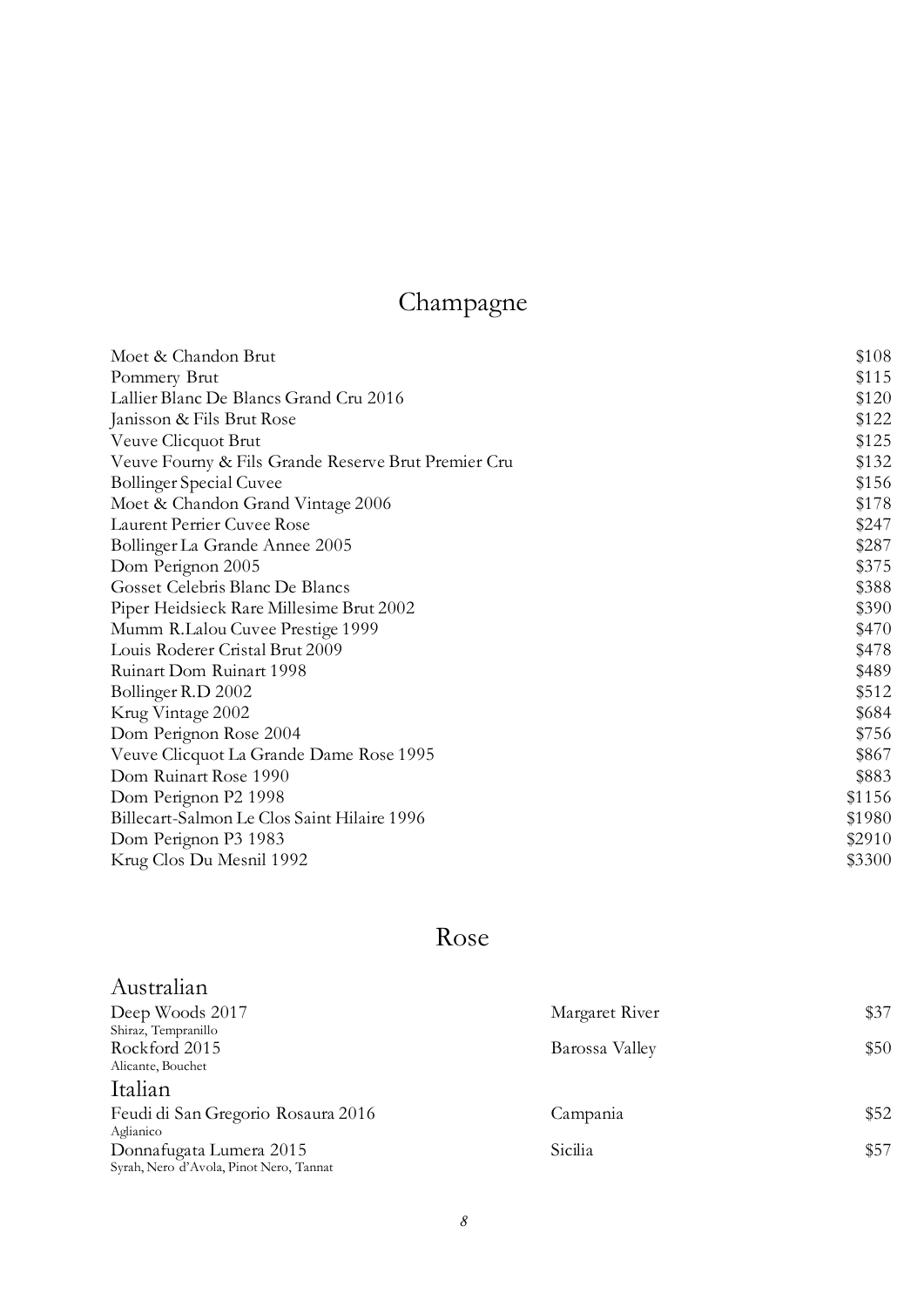| Aglianico<br>Italian<br>Madonna delle Grazie Leuconoe 2015                                                                                                                                     | Basilicata                                                              | \$52                                    |
|------------------------------------------------------------------------------------------------------------------------------------------------------------------------------------------------|-------------------------------------------------------------------------|-----------------------------------------|
| Albana<br>Italian<br>La Viola Frangipane 2016                                                                                                                                                  | Emilia Romagna                                                          | \$56                                    |
| Arneis<br>Italian<br>Giovanni Almondo Roero Arneis Vigne Sparse 2015                                                                                                                           | Piemonte                                                                | \$72                                    |
| Carricante<br>Italian<br>Tenuta Fessina a Puddara 2013                                                                                                                                         | Sicilia                                                                 | \$112                                   |
| Chardonnay<br>Italian<br>Antinori Castello della Sala Bramito 2016<br>Les Cretes 2015<br>Isole e Olena Collezione de Marchi 2015<br>Cordero di Montezemolo Elioro 2014<br>Jermann WDreams 2014 | Umbria<br>Valle d'Aosta<br>Toscana<br>Piemonte<br>Friuli Venezia Giulia | \$58<br>\$72<br>\$108<br>\$111<br>\$173 |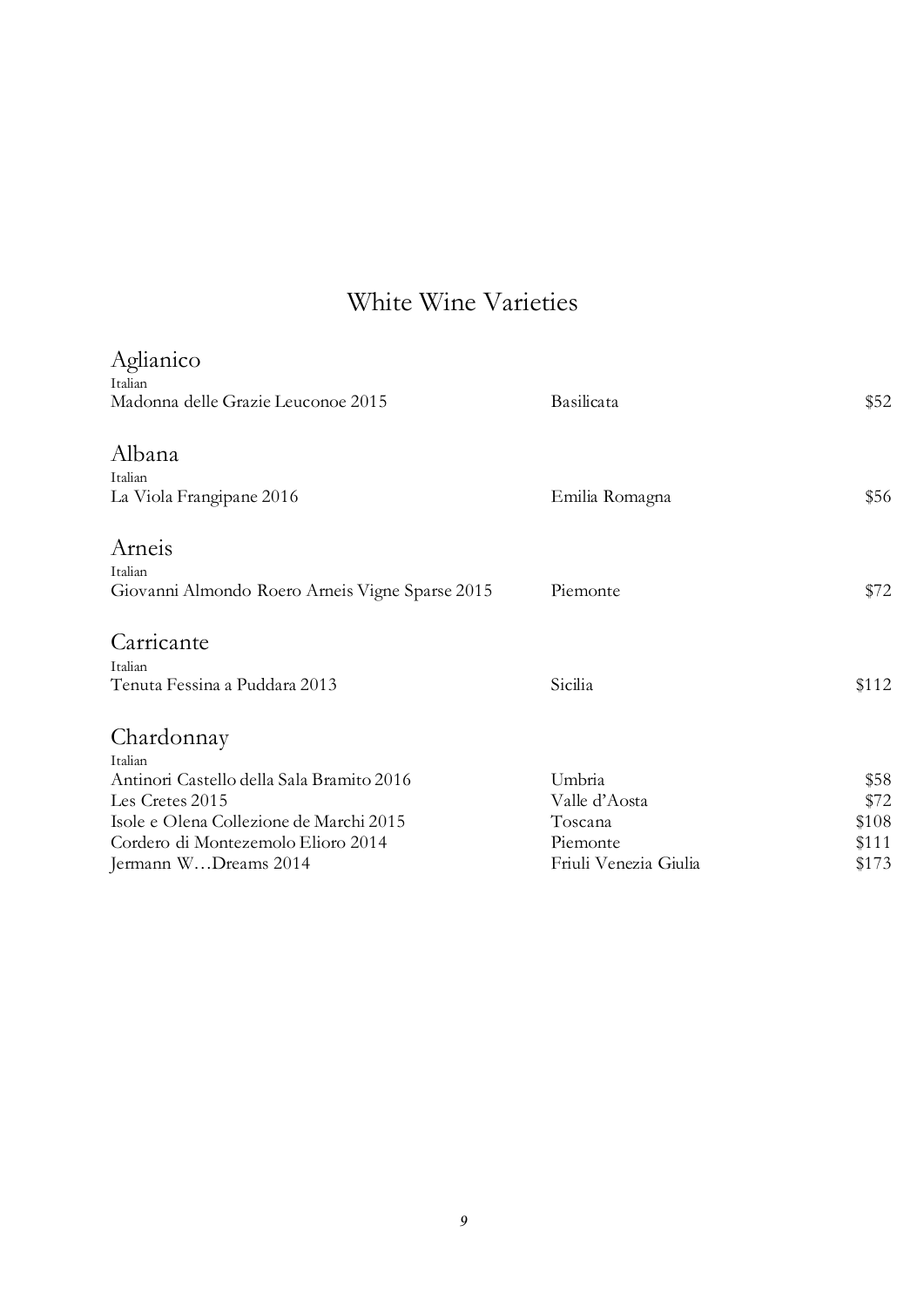# Chardonnay Australian

|                          | \$46                       |
|--------------------------|----------------------------|
| Denmark                  | \$51                       |
| Tasmania                 | \$67                       |
| Yarra Valley             | \$73                       |
| Denmark                  | \$87                       |
| Margaret River           | \$89                       |
| Porongurup, Mount Barker | \$94                       |
| Coonawarra               | \$102                      |
| Hunter Valley            | \$128                      |
| Margaret River           | \$163                      |
| Margaret River           | \$169                      |
| Margaret River           | \$178                      |
| Margaret River           | \$187                      |
| Margaret River           | \$236                      |
| Multi District           | \$284                      |
|                          |                            |
| Central Otago            | \$91                       |
|                          |                            |
|                          | \$170                      |
|                          |                            |
|                          |                            |
| Toscana                  | \$57                       |
|                          |                            |
|                          |                            |
|                          |                            |
| Campania                 | \$73                       |
|                          |                            |
|                          |                            |
|                          |                            |
|                          | \$53                       |
|                          |                            |
|                          |                            |
| Molise                   | \$55                       |
| Campania                 | \$60                       |
|                          | Margaret River<br>Piemonte |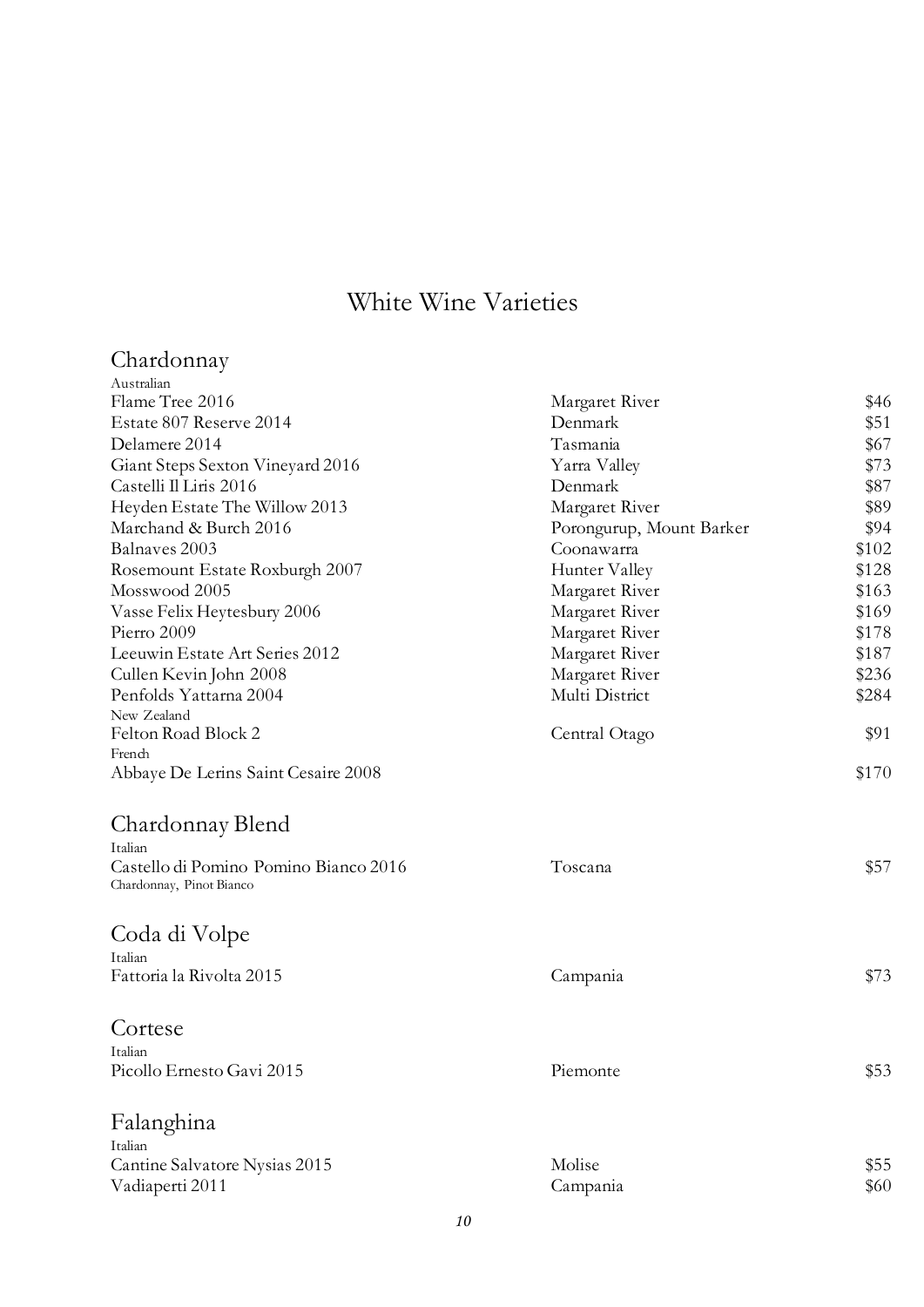| Fiano                                                                            |                       |       |
|----------------------------------------------------------------------------------|-----------------------|-------|
| Italian<br>Feudi di San Gregorio Fiano di Avellino 2016                          | Campania              | \$68  |
| Carbone                                                                          | Basilicata            | \$92  |
| Planeta Cometa 2012                                                              | Sicilia               | \$122 |
| Friulano                                                                         |                       |       |
| Italian                                                                          |                       |       |
| Le Vigne di Zamo 2014                                                            | Friuli Venezia Giulia | \$81  |
| Friulano Blend                                                                   |                       |       |
| Italian                                                                          |                       |       |
| Livio Felluga Terre Alte Rosazzo 2013<br>Friulano, Pinot Bianco, Sauvignon Blanc | Friuli Venezia Giulia | \$207 |
| Garganega                                                                        |                       |       |
| Italian                                                                          |                       |       |
| Coffele Soave Classico 2016                                                      | Veneto                | \$44  |
| Monte Ronca Gardellino Soave 2015                                                | Veneto                | \$65  |
| Garganega Blend                                                                  |                       |       |
| Italian                                                                          |                       |       |
| Leonildo Pieropan Calvarino 2015<br>Garganega, Trebbiano                         | Veneto                | \$83  |
| Grechetto                                                                        |                       |       |
| Italian                                                                          |                       |       |
| Arnaldo Caprai Grecante 2016                                                     | Umbria                | \$67  |
| Grillo                                                                           |                       |       |
| Italian                                                                          |                       |       |
| Curatollo Arini 2016                                                             | Sicilia               | \$48  |
| Malvasia                                                                         |                       |       |
| Italian                                                                          |                       |       |
| Ronco dei Tassi 2013                                                             | Friuli Venezia Giulia | \$66  |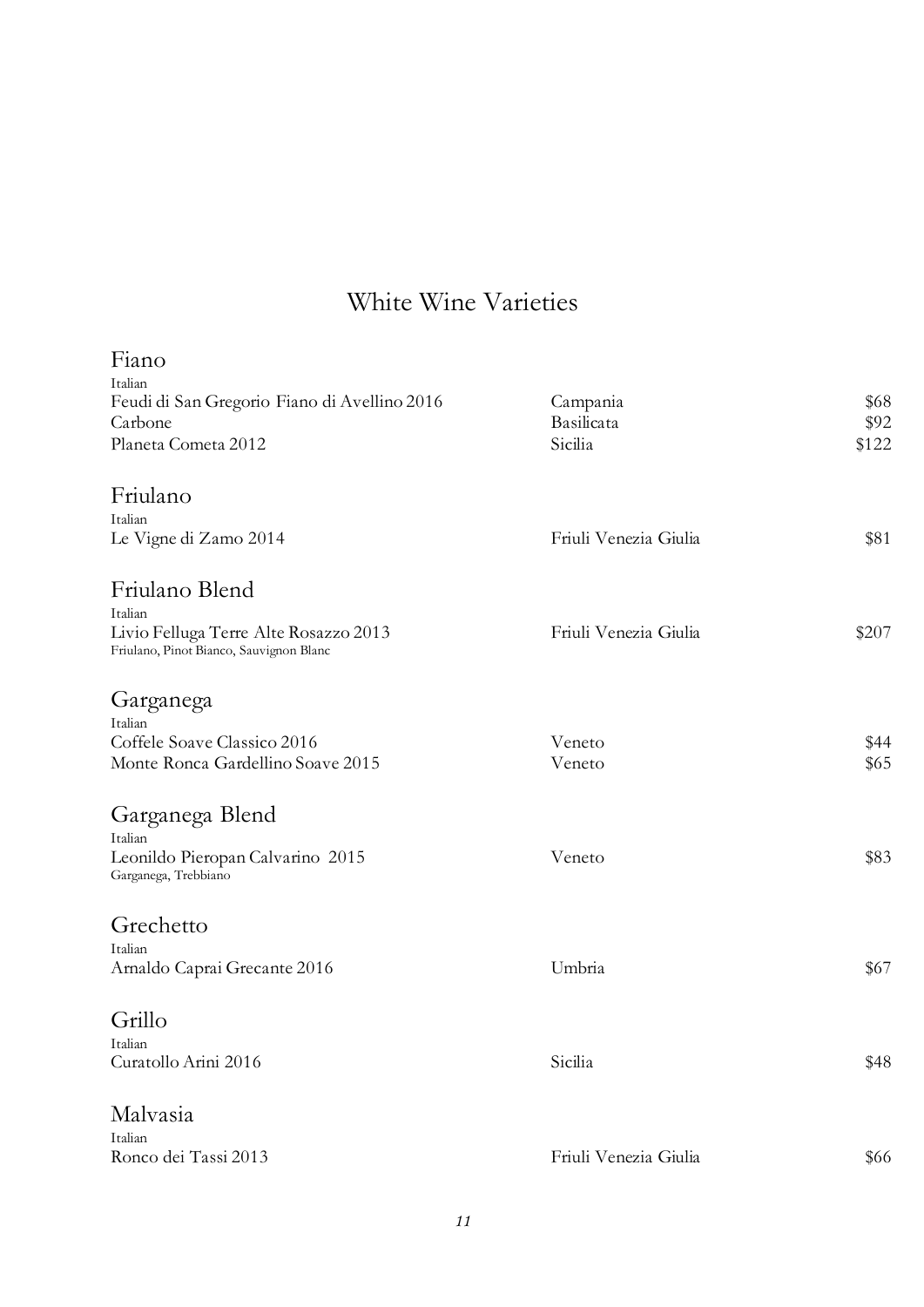| Malvasia Blend                                                             |                       |        |
|----------------------------------------------------------------------------|-----------------------|--------|
| Italian<br>De Sanctis Abelos Frascati Superiore 2015                       | Lazio                 | \$65   |
| Malvasia, Bombino<br>Cá de Noci Notte di Luna 2013                         | Emilia Romagna        | \$80   |
| Malvasia, Moscato, Spergola                                                |                       |        |
| Pecorino                                                                   |                       |        |
| Italian                                                                    |                       |        |
| Tenuta Cocci Grifoni Le Torri 2014                                         | Marche                | \$82   |
| Petite Arvine                                                              |                       |        |
| Italian                                                                    |                       |        |
| Ottin Petite Arvine 2013                                                   | Valle d'Aosta         | \$76   |
| Pinot Bianco Blend                                                         |                       |        |
| Italian                                                                    |                       |        |
| Cantina Terlano Terlaner 1991<br>Pinot Bianco, Chardonnay, Sauvignon Blanc | Trentino Alto Adige   | \$1185 |
| Pinot Grigio                                                               |                       |        |
| Italian                                                                    |                       |        |
| Cozzarolo 2016                                                             | Friuli Venezia Giulia | \$56   |
| Colmello di Grotta 2014                                                    | Friuli Venezia Giulia | \$65   |
| Alios Lageder Porer 2015                                                   | Trentino Alto Adige   | \$69   |
| Schiopetto 2016                                                            | Friuli Venezia Giulia | \$77   |
| Australian<br>Carpe Diem 2016                                              | Margaret River        | \$45   |
| New Zealand                                                                |                       |        |
| Paddy Borthwick 2016                                                       | Wairarapa             | \$46   |
| Prié Blanc                                                                 |                       |        |
| Ermes Pavese Blanc de Morgex 2014                                          | Valle d'Aosta         | \$83   |
| Ribolla Gialla                                                             |                       |        |
| Italian                                                                    |                       |        |
| Ermacora 2015                                                              | Friuli Venezia Giulia | \$72   |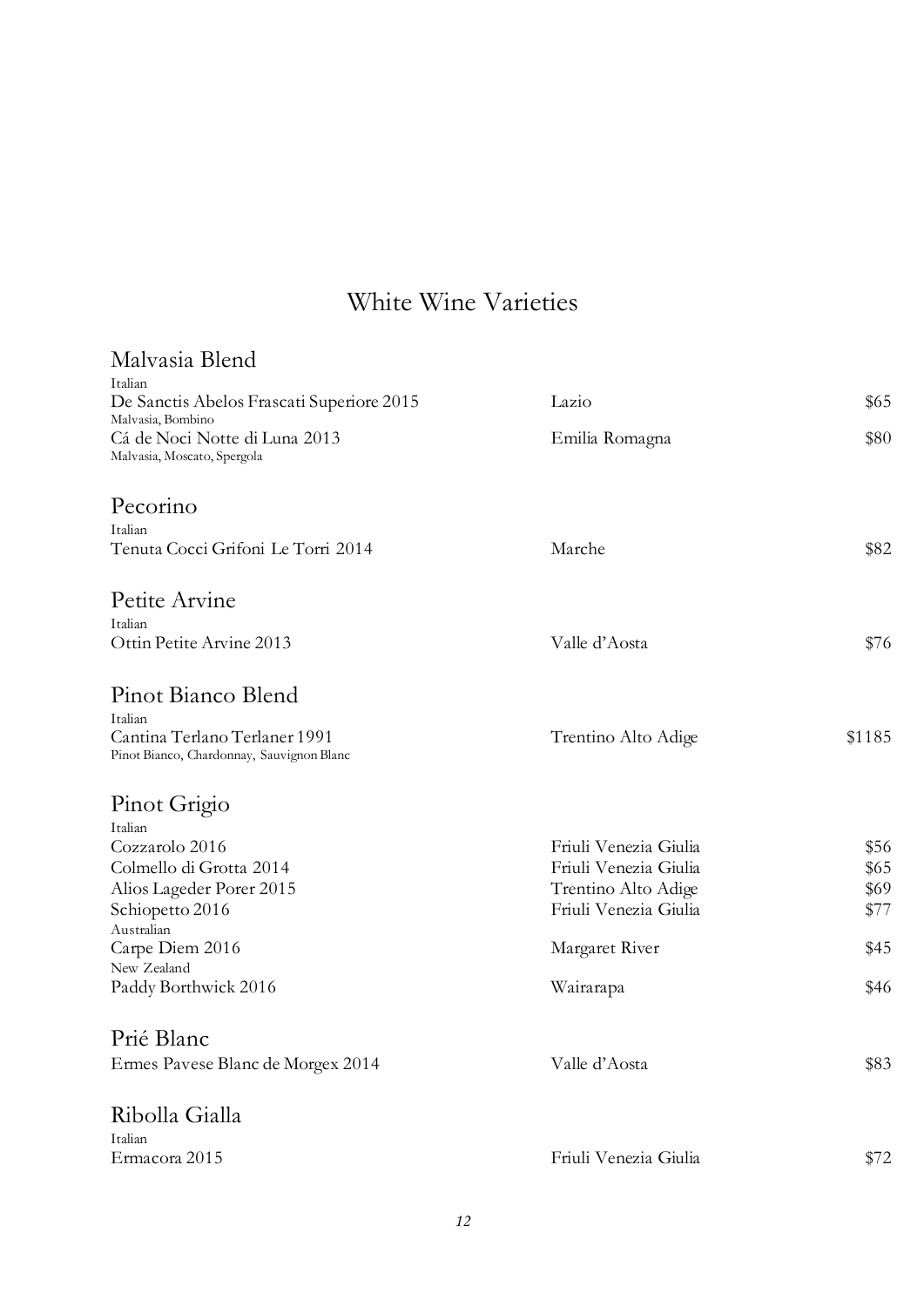#### Riesling

| Italian                                                                            |                                                              |              |
|------------------------------------------------------------------------------------|--------------------------------------------------------------|--------------|
| Cá Viola 2014                                                                      | Piemonte                                                     | \$96         |
| Australian                                                                         |                                                              |              |
| Pewsey Vale 2017                                                                   | Eden Valley                                                  | \$45<br>\$47 |
| Frogmore Creek F.G.R 2016                                                          | Tasmania<br>Margaret River<br>Barossa Valley<br>Clare Valley |              |
| Leeuwin Estate Art Series 2016                                                     |                                                              | \$52         |
| Jacobs Creek Steingarten 2002                                                      |                                                              | \$68         |
| Grosset Polish Hill 2014                                                           |                                                              | \$77         |
| New Zealand                                                                        |                                                              |              |
| Pegasus Bay 2009                                                                   | Waipara Valley                                               | \$56         |
| Saorin Blend                                                                       |                                                              |              |
| Italian                                                                            |                                                              |              |
| Giuseppe Quintarelli Bianco Secco 2014<br>Saorin, Gargenega, Chardonnay, Trebbiano | Veneto                                                       | \$112        |
| Sauvignon Blanc                                                                    |                                                              |              |
| Italian                                                                            |                                                              |              |
| Cantina Terlano Winkl 2015                                                         | Trentino Alto Adige                                          | \$78         |
| Vie di Romans Vieris 2015<br>Australian                                            | Friuli Venezia Giulia                                        | \$85         |
| Flowstone 2014                                                                     | Margaret River                                               | \$50         |
| Shaw & Smith 2017                                                                  | Adelaide Hills                                               | \$56         |
| Domaine A Lady A 2013                                                              | Southern Tasmania                                            | \$98         |
| New Zealand                                                                        |                                                              |              |
| Mount Nelson 2016                                                                  | Marlborough                                                  | \$47         |
| Ata Rangi 2014                                                                     | Martinborough                                                | \$54         |
| Villa Maria Reserve 2017                                                           | Marlborough                                                  | \$58         |
| Sauvignon Blanc Blend                                                              |                                                              |              |
| Australian                                                                         |                                                              |              |
| Streicker Bridgeland Block (Fume) 2014                                             | Margaret River                                               | \$47         |
| Sauvignon Blanc, Semillon                                                          |                                                              |              |
| Vasse Felix 2017<br>Sauvignon Blanc, Semillon                                      | Margaret River                                               | \$50         |
| Picardy Boisé 2016                                                                 | Pemberton                                                    | \$52         |
| Sauvignon Blanc, Semillon                                                          |                                                              |              |
| Pierro L.T.C 2017                                                                  | Margaret River                                               | \$58         |
| Sauvignon Blanc, Semillon, Chardonnay                                              |                                                              |              |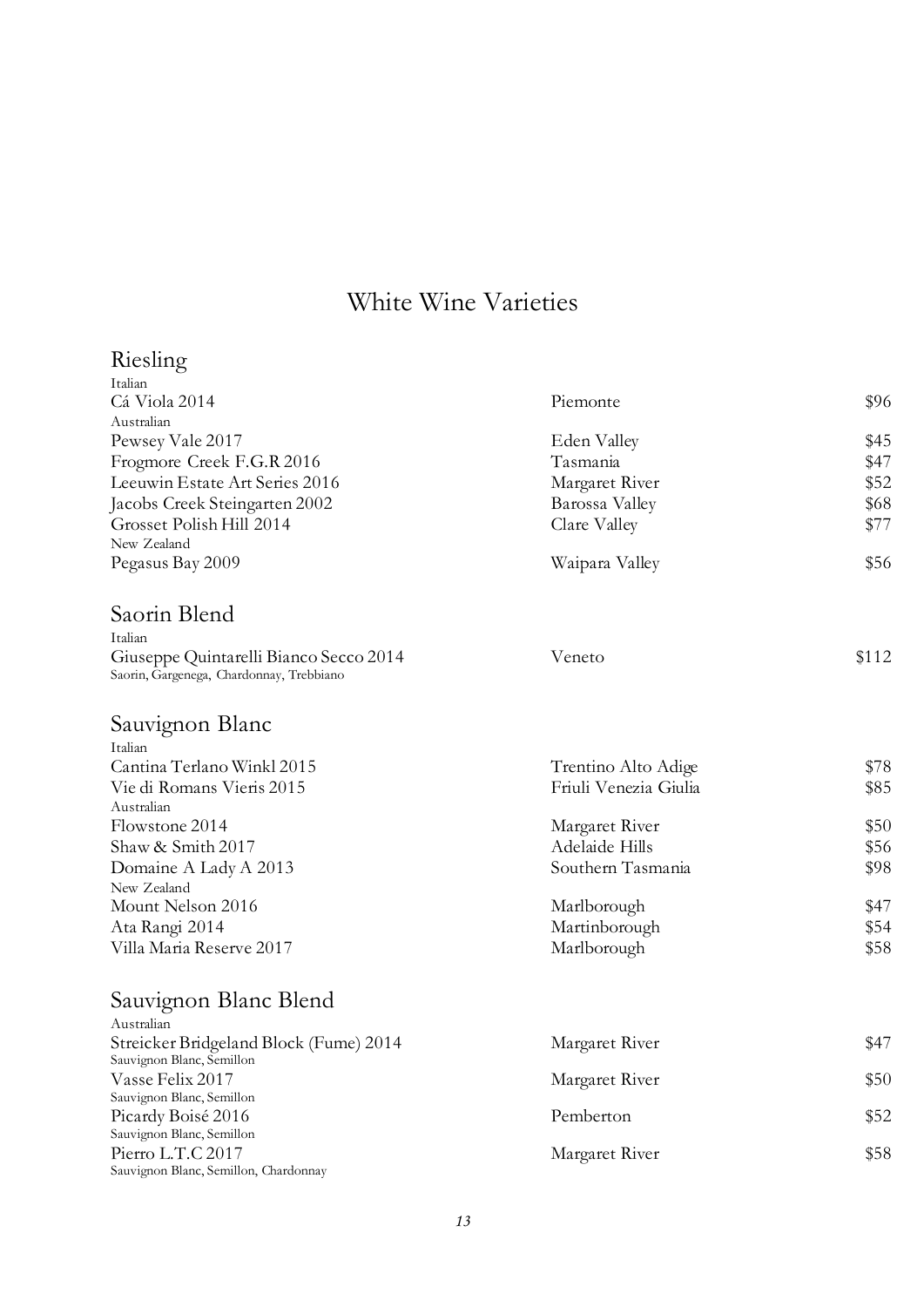| Semillon<br>Australian                                                          |               |       |
|---------------------------------------------------------------------------------|---------------|-------|
| Tyrell's Vat 1 2011                                                             | Hunter Valley | \$112 |
| Semillon Blend<br>Australian                                                    |               |       |
| Grosset 2013<br>Semillon, Sauvignon Blanc                                       | Clare Valley  | \$54  |
| Trebbiano<br>Italian                                                            |               |       |
| Valle Reale 2016                                                                | Abruzzo       | \$54  |
| Perticaia Spoletino 2015                                                        | Umbria        | \$61  |
| Monteraponi 2016                                                                | Toscana       | \$173 |
| Trebbiano Blend<br>Italian                                                      |               |       |
| Cantine Bigi Orvieto Classico 2016<br>Trebbiano, Verdelho, Grechetto, Drupeggio | Umbria        | \$38  |
| Turbiana                                                                        |               |       |
| Italian<br>Cá Lojera Lugana 2016                                                | Veneto        | \$62  |
| Verdelho                                                                        |               |       |
| Australian                                                                      |               |       |
| River Bank Rebellious 2017                                                      | Swan Valley   | \$38  |
| Verdelho Blend                                                                  |               |       |
| Australian<br>Fairbrossen Dry Harvest 2016                                      | Perth Hills   | \$40  |
| Verdelho, Chardonnay                                                            |               |       |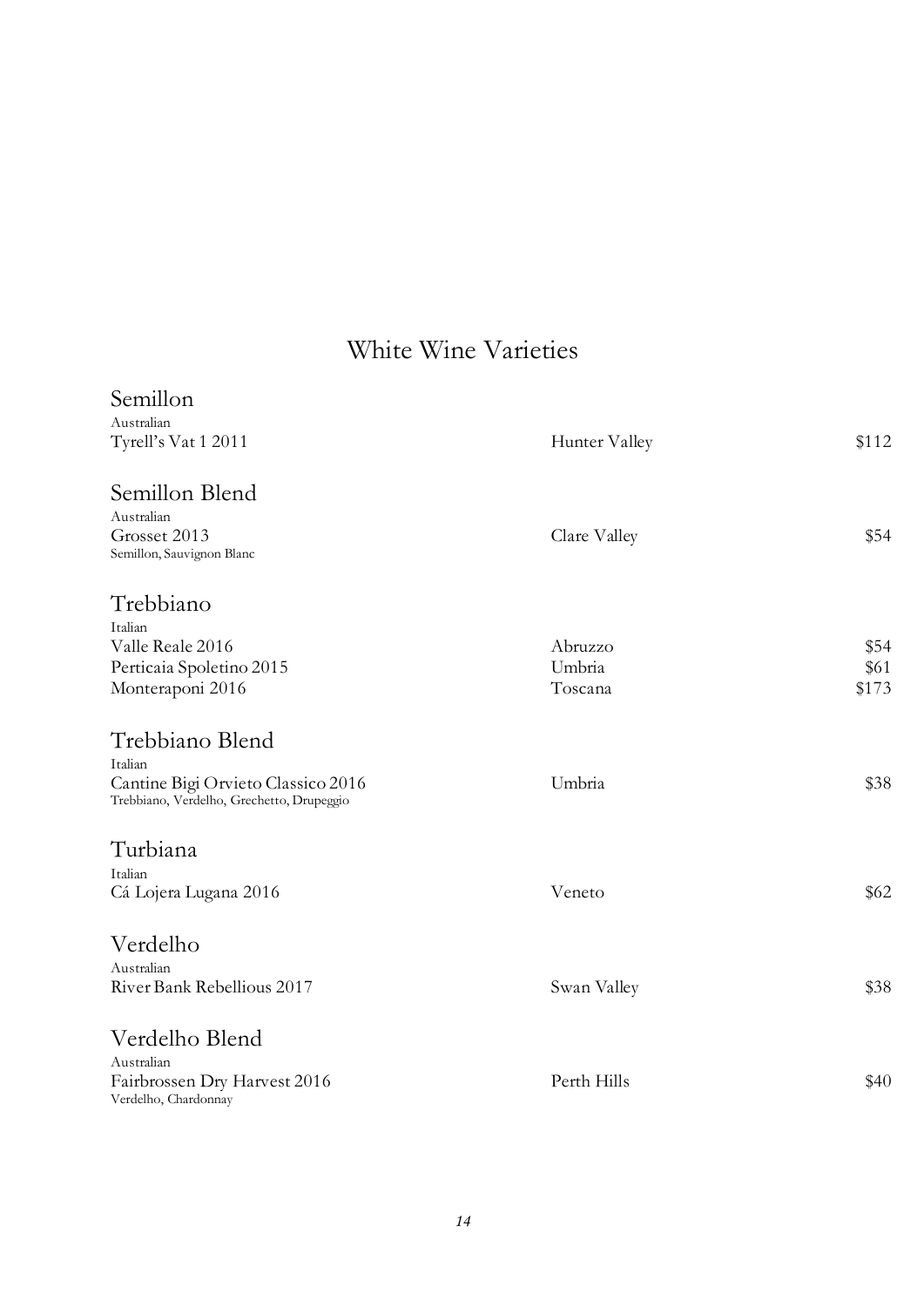| Verdicchio                                     |                |       |
|------------------------------------------------|----------------|-------|
| Italian                                        |                |       |
| Collestefano 2015                              | Marche         | \$57  |
| Fattoria Coroncino Gaiospino 2010              | Marche         | \$109 |
| Vermentino                                     |                |       |
| Italian                                        |                |       |
| Cantina del Vermentino Monti Funtanaliras 2015 | Sardegna       | \$61  |
| Ottaviano Lambruschi Costa Marina 2013         | Liguria        | \$92  |
| Viogner Blend                                  |                |       |
| Australian                                     |                |       |
| Mr Barval Mistral 2016<br>Viogner, Marsanne    | Margaret River | \$53  |
| Zibibbo                                        |                |       |
| Italian                                        |                |       |
| Serragghia Bianco Organico 2014                | Sicilia        | \$160 |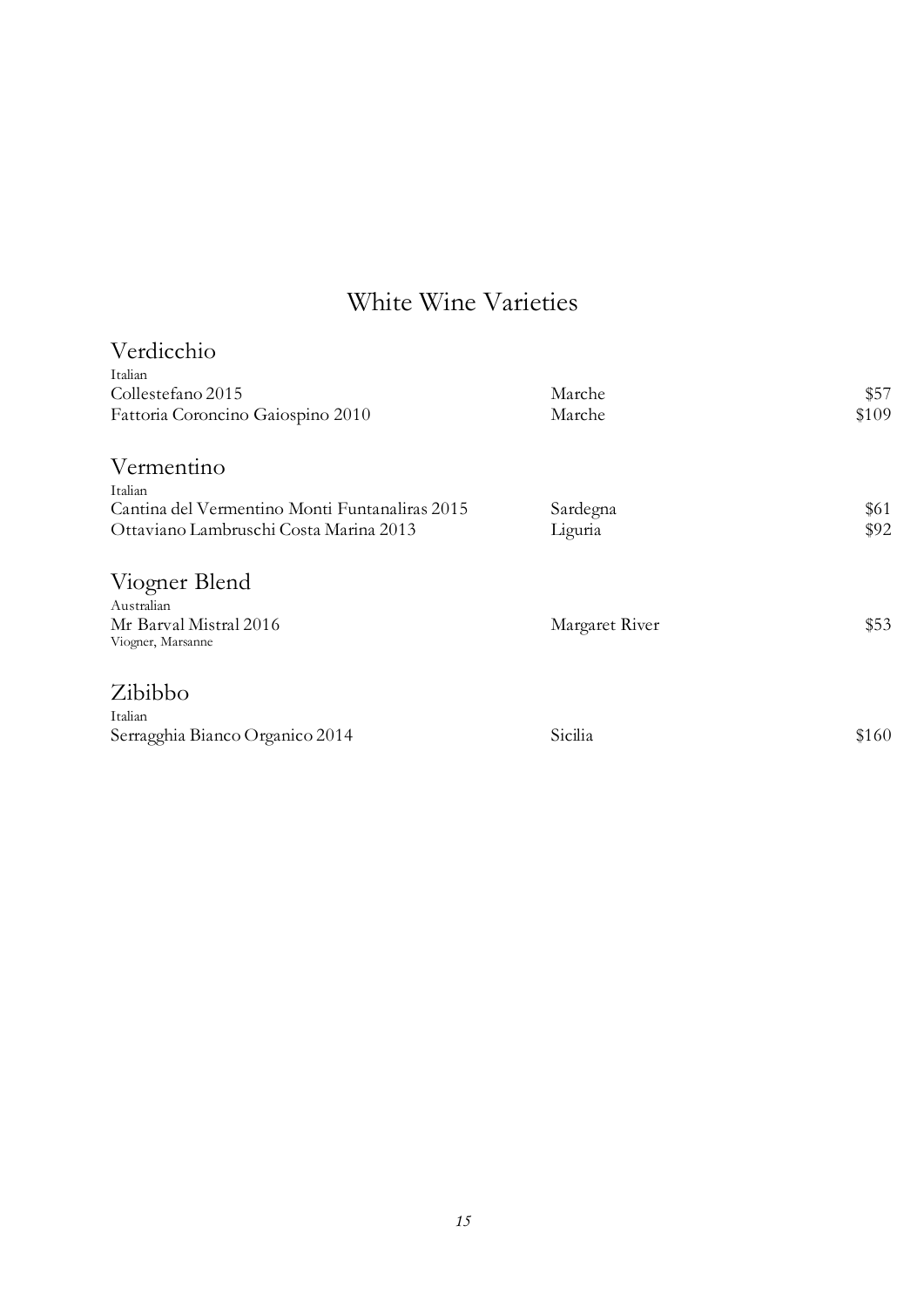| Aglianico                                                            |                |       |
|----------------------------------------------------------------------|----------------|-------|
| Italian                                                              |                |       |
| Fattoria la Rivolta Aglianico del Taburno 2010                       | Campania       | \$82  |
| Faliesi di Urciuolo Taurasi 2003                                     | Campania       | \$112 |
| Antonio Caggiano Taurasi Macchia dei Goti 2010                       | Campania       | \$127 |
| Feudi San Gregorio Piano di Monte Vergine Taurasi 2009               | Campania       | \$169 |
| Barbera                                                              |                |       |
| Italian                                                              |                |       |
| Roberto Sarotto Barbera d'Asti Superiore 2013                        | Piemonte       | \$51  |
| Attilio Ghisolfi Barbera d'Alba 2013                                 | Piemonte       | \$62  |
| Vietti Barbera d'Alba Vigne Vecchia Scarrone 2013                    | Piemonte       | \$173 |
| Braida Bricco dell' Uccellone Barbera d'Asti 2011                    | Piemonte       | \$246 |
| Barbera Blend                                                        |                |       |
| Italian                                                              |                |       |
| Castello di Luzzano Romeo Gutturnio Riserva 2010<br>Barbera, Bonarda | Lombardia      | \$88  |
| Cabernet Sauvignon                                                   |                |       |
| Australian                                                           |                |       |
| Salomon Estate 2014                                                  | Finiss River   | \$52  |
| Mount Horrocks 2015                                                  | Clare Valley   | \$66  |
| Majella 2015                                                         | Coonawarra     | \$68  |
| Vasse Felix 2015                                                     | Margaret River | \$70  |
| Dominique Portet 2012                                                | Yarra Valley   | \$71  |
| B.V.E Ebenezer 2006                                                  | Barossa Valley | \$125 |
| Brown Brothers Family Reserve 1990                                   | King Valley    | \$134 |
| Penfolds Bin 407 2002                                                | Coonawarra     | \$174 |
| Lindemans St George 2000                                             | Coonawarra     | \$150 |
| Jacob's Creek St Hugo 2005                                           | Coonawarra     | \$152 |
| Leasingham Classic Clare 2004                                        | Clare Valley   | \$160 |
| Grant Burge Shadrach 2001                                            | Barossa Valley | \$168 |
| Woodside Valley Estate The Baudin 2002                               | Margaret River | \$170 |
| Orlando Jacaranda 1999                                               | Coonawarra     | \$182 |
| Hardys Thomas Hardy 2000                                             | Coonawarra     | \$197 |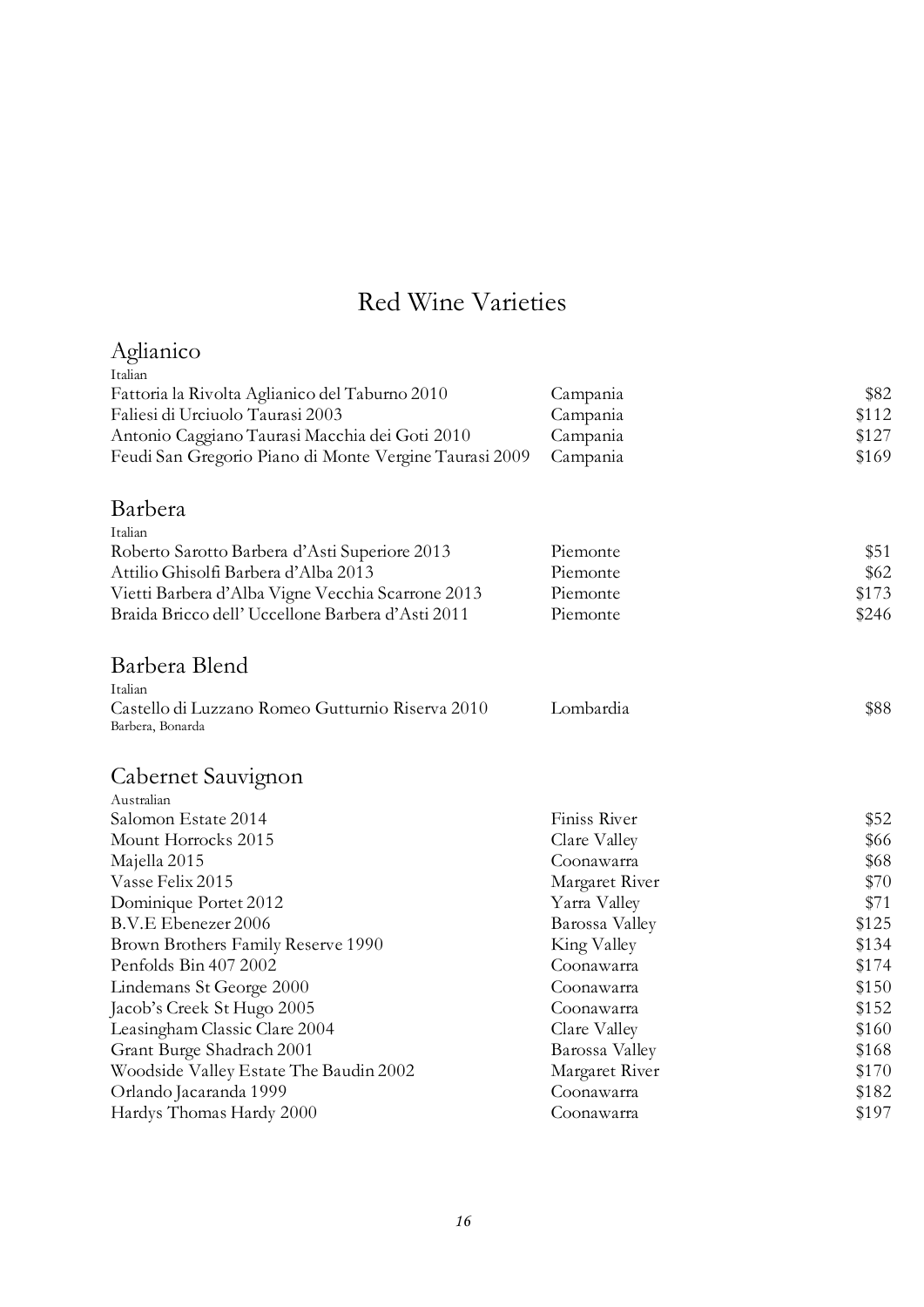#### Cabernet Sauvignon

| Margaret River | \$248 |
|----------------|-------|
| Coonawarra     | \$235 |
| Coonawarra     | \$255 |
| Coonawarra     | \$287 |
| Coonawarra     | \$312 |
| Multi District | \$685 |
|                |       |

#### Cabernet Sauvignon Blend

| Italian                                                                                  |          |       |
|------------------------------------------------------------------------------------------|----------|-------|
| Cantina del Vermentino Monti Galana 2009                                                 | Sardegna | \$87  |
| Cabernet Sauvignon, Sangiovese, Carignano, Cagnulari                                     |          |       |
| Adanti Arquata Umbria Rosso 2008                                                         | Umbria   | \$113 |
| Cabernet Sauvignon, Merlot, Barbera                                                      |          |       |
| Conte Loredan Gasparini Capo di Stato 2009<br>Cabernet Sauvignon, Merlot, Cabernet Franc | Veneto   | \$136 |
| Palazzone Armaleo 2004                                                                   | Umbria   | \$140 |
| Cabernet Sauvignon, Cabernet Franc                                                       |          |       |
| Il Pino di Biserno 2005                                                                  | Toscana  | \$148 |
| Cabernet Sauvignon, Cabernet Franc, Merlot, Petit Verdot                                 |          |       |
| Tenuta Argentiera 2013                                                                   | Toscana  | \$186 |
| Cabernet Sauvignon, Merlot, Cabernet Franc                                               |          |       |
| Giovanni Chiappini Guado de Gemoli 2010                                                  | Toscana  | \$256 |
| Cabernet Sauvignon, Merlot                                                               |          |       |
| Antinori Guado al Tasso 2014                                                             | Toscana  | \$237 |
| Cabernet Sauvignon, Merlot, Cabernet Franc                                               |          |       |
| Fattoria le Pupille Saffredi 2013                                                        | Toscana  | \$298 |
| Cabernet Sauvignon, Merlot, Petit Verdot                                                 |          |       |
| Tenuta San Guido Sassicaia 2011                                                          | Toscana  | \$387 |
| Cabernet Sauvignon, Cabernet Franc                                                       |          |       |
| Tenuta San Guido Sassicaia 2010                                                          | Toscana  | \$412 |
| Cabernet Sauvignon, Cabernet Franc                                                       |          |       |
| Tenuta dell' Ornellaia Ornellaia 2013                                                    | Toscana  | \$425 |
| Cabernet Sauvignon, Merlot, Cabernet Franc, Petit Verdot                                 |          |       |
| Gaja Darmagi 2000                                                                        | Piemonte | \$512 |
| Cabernet Sauvignon, Merlot, Cabernet Franc                                               |          |       |
| Antinori Solaia 2012                                                                     | Toscana  | \$715 |
| Cabernet Sauvignon, Sangiovese, Cabernet Franc                                           |          |       |
|                                                                                          |          |       |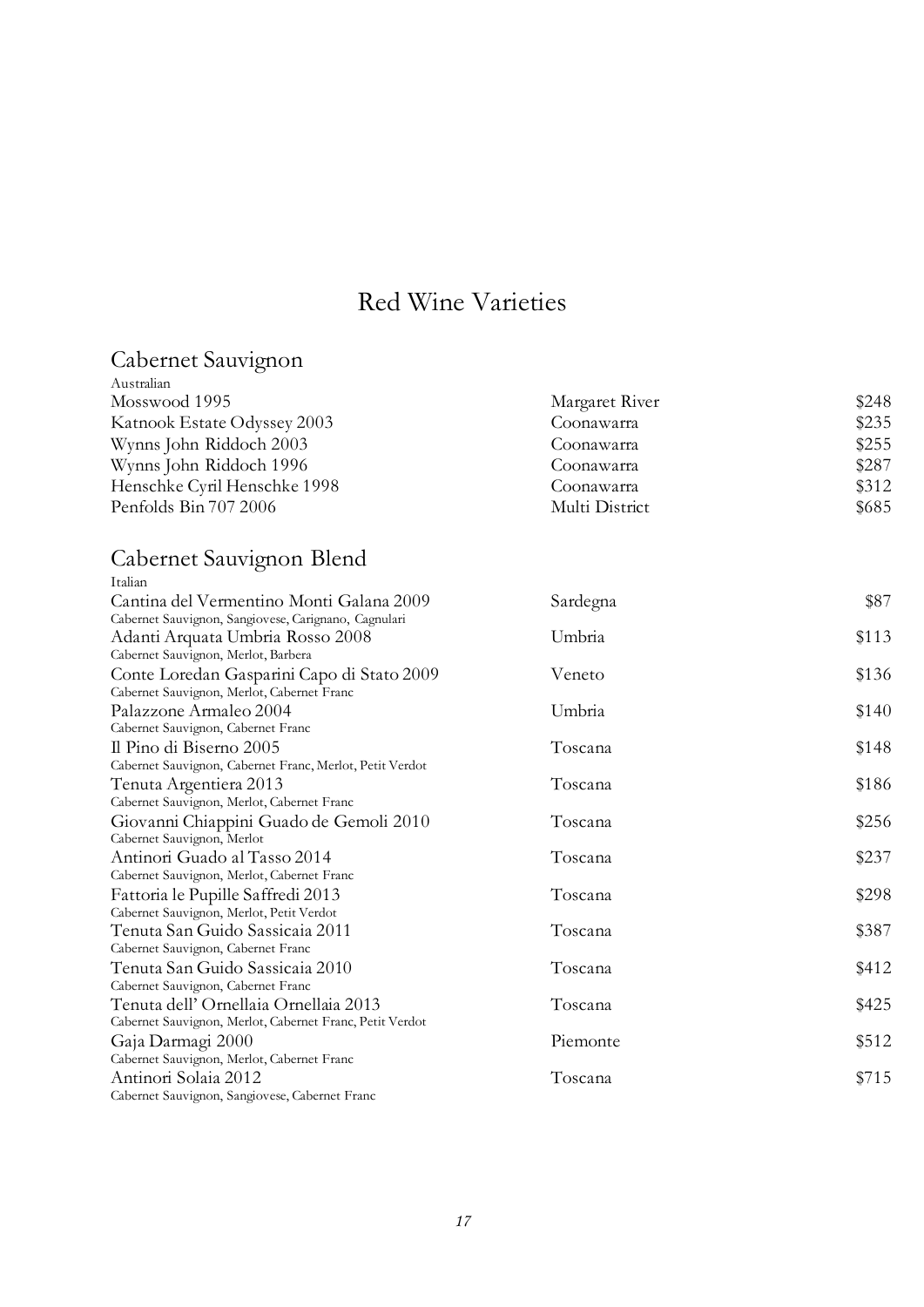#### Cabernet Sauvignon Blend

| Italian                                                  |                            |        |
|----------------------------------------------------------|----------------------------|--------|
| Australian                                               |                            |        |
| Tomasi 2015                                              | Margaret River             | \$49   |
| Cabernet Sauvignon, Merlot                               |                            |        |
| Skillogalee The Cabernets 2013                           | Clare Valley               | \$60   |
| Cabernet Sauvignon, Cabernet Franc, Malbec               |                            |        |
| Domaine A Petit A 2010                                   | Southern Tasmania          | \$74   |
| Cabernet Sauvignon, Merlot, Cabernet Franc, Petit Verdot |                            |        |
| Woodlands 'Margaret' 2014                                | Margaret River             | \$74   |
| Cabernet Sauvignon, Merlot, Malbec                       |                            |        |
| Castelli Il Liris 2014                                   | Great Southern             | \$93   |
| Cabernet Sauvignon, Shiraz, Malbec                       |                            |        |
| Penfolds Bin 389 2005                                    | South Australia            | \$174  |
| Cabernet Sauvignon, Shiraz                               |                            |        |
| Lindemans Pyrus 2001                                     | Coonawarra                 | \$150  |
| Cabernet Sauvignon, Merlot, Cabernet Franc               |                            |        |
| Grosset Gaia 2004                                        | Clare Valley               | \$178  |
| Cabernet Sauvignon, Cabernet Franc, Merlot               |                            |        |
| Pierro 2004                                              | Margaret River             | \$167  |
| Cabernet Sauvignon, Merlot, Petit Verdot, Malbec         |                            |        |
| Petaluma 2001                                            | Coonawarra                 | \$195  |
| Cabernet Sauvignon, Merlot                               |                            |        |
| Lake's Folly 2001                                        | Hunter Valley              | \$235  |
| Cabernet Sauvignon, Petit Verdot, Merlot, Shiraz         |                            |        |
| Houghton Jackmann 2000                                   | Frankland River            | \$240  |
| Cabernet Sauvignon, Malbec                               |                            |        |
| Cullen 2002                                              | Margaret River             | \$256  |
| Cabernet Sauvignon, Merlot                               |                            |        |
| Vasse Felix Heytesbury 2004                              | Margaret River             | \$273  |
| Cabernet Sauvignon, Shiraz, Merlot                       |                            |        |
| Yalumba The Caley 2012                                   | Coonawarra, Barossa Valley | \$615  |
| Cabernet Sauvignon, Shiraz                               |                            |        |
| French                                                   |                            |        |
| Domaine De Chevalier Grand Cru 1997                      | Pessac Leognan, Graves     | \$225  |
| Chateau Ausone Premier Cru Grand Classe 1997             | Saint Emilion              | \$850  |
| Chateau Haut Brion Premier Grand Cru Classe 2004         | Pessac Leognan, Graves     | \$1150 |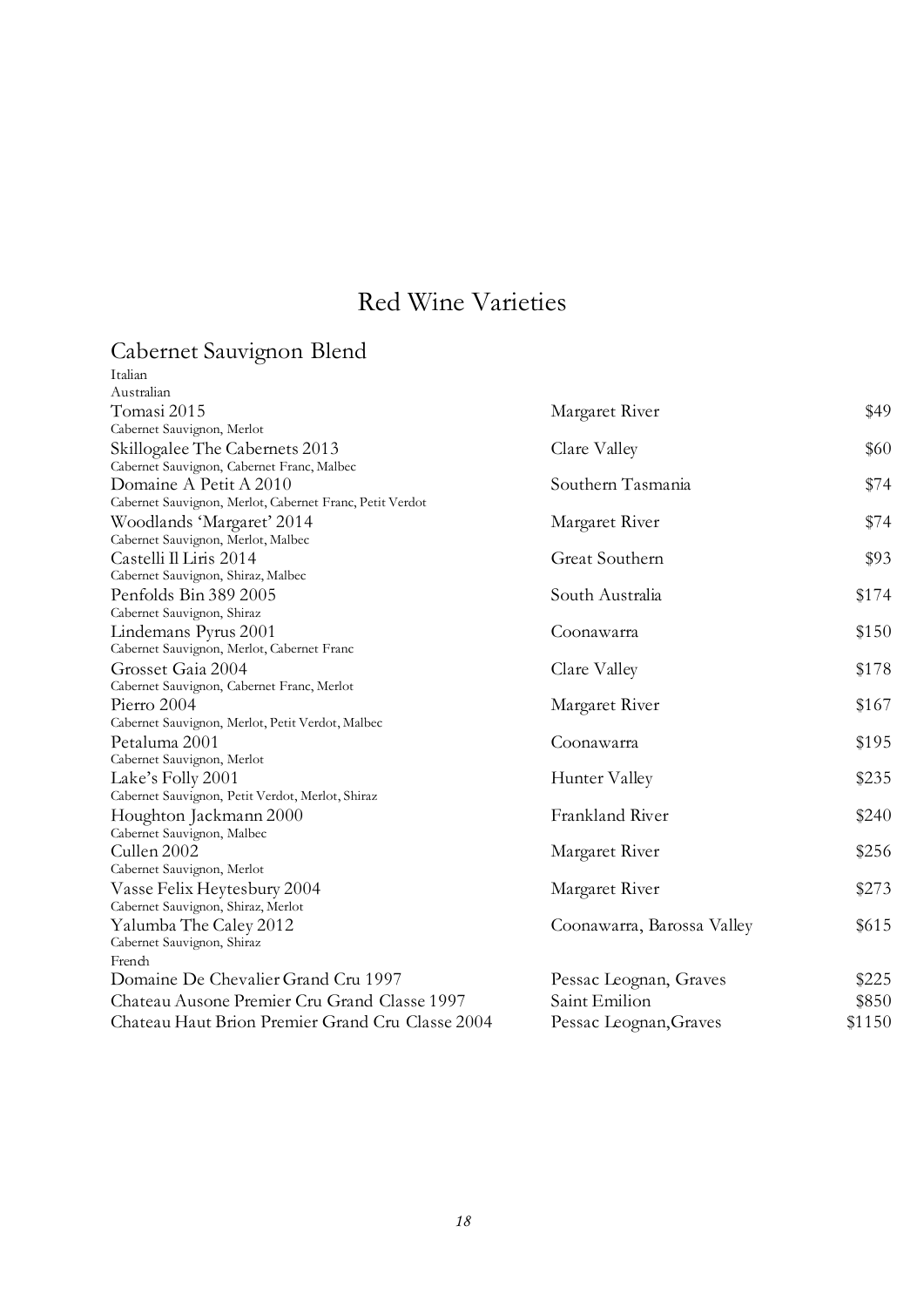| Cannonau                                                                                                    |          |       |
|-------------------------------------------------------------------------------------------------------------|----------|-------|
| Italian<br>Antonio Argiolas Costera 2015                                                                    | Sardegna | \$62  |
| Carignano Blend                                                                                             |          |       |
| Italian<br>Agricola Punica Barrua 2011<br>Carignano, Cabernet Sauvignon, Merlot                             | Sardegna | \$89  |
| Cesanese                                                                                                    |          |       |
| Italian<br>Damiano Ciolli Silene 2013                                                                       | Lazio    | \$63  |
| Ciliegiolo Blend                                                                                            |          |       |
| Italian<br>Montauto 2014<br>Ciliegiolo, Sangiovese                                                          | Toscana  | \$51  |
| Corvina Blend                                                                                               |          |       |
| Italian<br>Le Fraghe Brol Grande Bardolino Classico 2012<br>Corvina, Rondinella                             | Veneto   | \$49  |
| Biscardo Neropasso 2013<br>Corvinone, Corvina, Cabernet Sauvignon                                           | Veneto   | \$70  |
| Santa Sofia Valpolicella Ripasso Superiore 2014<br>Corvina, Corvinone, Rondinella                           | Veneto   | \$73  |
| Cá La Bionda Campo Casalvegri Valpolicella Classico 2013<br>Corvina, Corvinone, Rondinella                  | Veneto   | \$76  |
| Masi Costasera Amarone 2012<br>Corvina, Rondinella, Molinara                                                | Veneto   | \$169 |
| Giuseppe Quintarelli Ca` del Merlo Valpolicella 2007<br>Corvina, Rondinella                                 | Veneto   | \$197 |
| Zenato Amarone della Valpolicella Classico Riserva 2010                                                     | Veneto   | \$316 |
| Corvina, Rondinella, Oseleta<br>Giuseppe Quintarelli Amarone della Valpolicella 2004<br>Corvina, Rondinella | Veneto   | \$655 |
| Dal Forno Romano Amarone della Valpolicella 2006<br>Corvina, Corvinone, Croatina, Oseleta, Rondinella       | Veneto   | \$828 |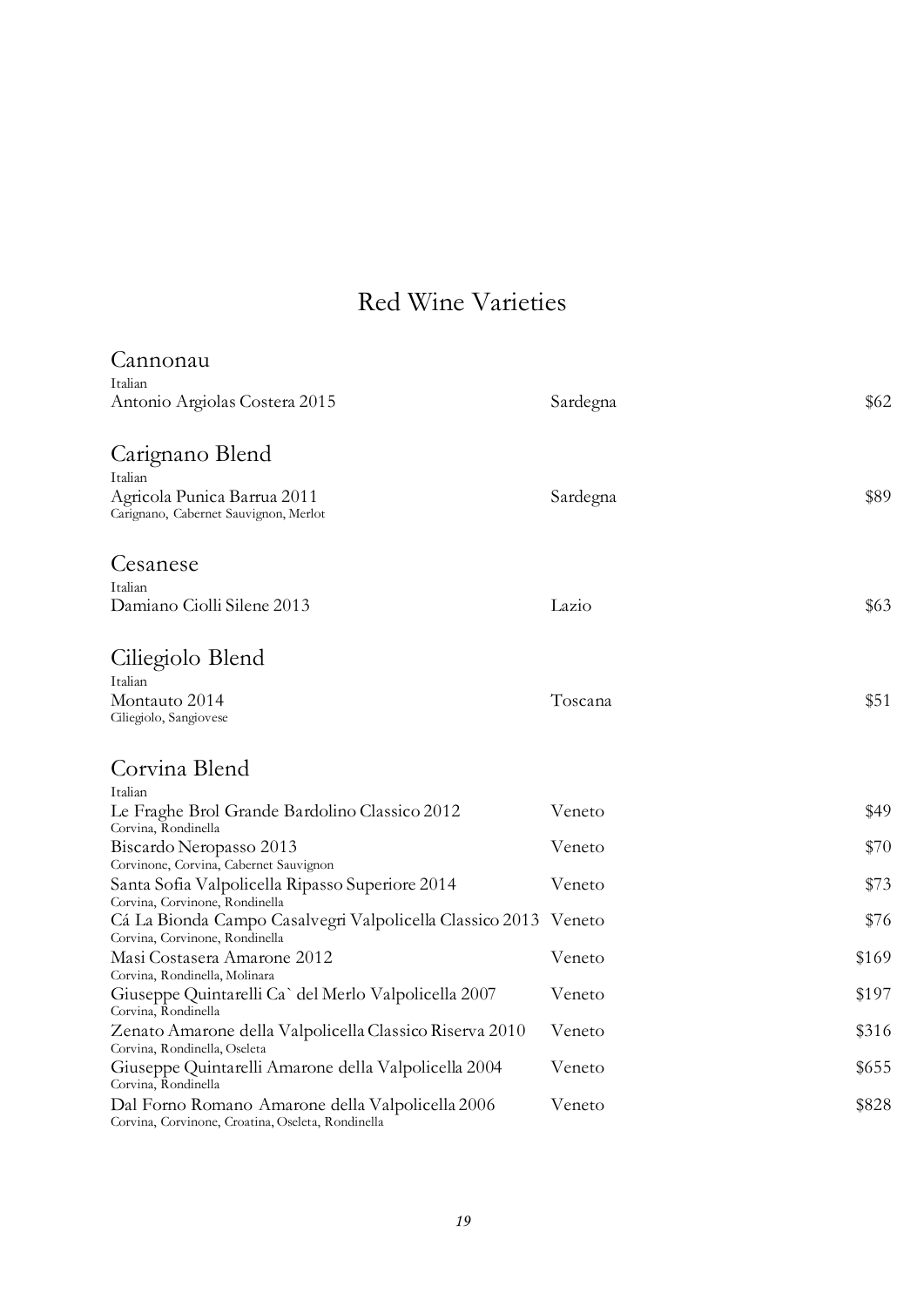| Dolcetto                                                                      |                      |       |
|-------------------------------------------------------------------------------|----------------------|-------|
| Italian                                                                       |                      |       |
| Luigi Einaudi Vigna Tecc 2015                                                 | Piemonte             | \$72  |
| Cá Viola Barturot 2012                                                        | Piemonte             | \$84  |
| Frappato Blend                                                                |                      |       |
| Italian                                                                       |                      |       |
| COS Cerasuolo di Vittoria Classico 2014<br>Frappato di Vittoria, Nero d'Avola | Sicilia              | \$73  |
| Gaglioppo Blend                                                               |                      |       |
| Italian                                                                       |                      |       |
| Ippolito I Mori 2015                                                          | Calabria             | \$58  |
| Gaglioppo, Cabernet Sauvignon                                                 |                      |       |
| Grenache                                                                      |                      |       |
| Australian                                                                    |                      |       |
| Yangarra Old Vine 2015                                                        | McLaren Vale         | \$54  |
| Yalumba Hand Picked Single Site 2005                                          | Barossa Valley       | \$145 |
| Grenache Blend                                                                |                      |       |
| Australian                                                                    |                      |       |
| Tahbilk 2015                                                                  | Nagambie Lakes       | \$46  |
| Grenache, Shiraz, Mourvedre                                                   |                      |       |
| Teusner Avatar 2014<br>Grenache, Mataro, Shiraz                               | Barossa Valley       | \$58  |
| French                                                                        |                      |       |
| M.Chapoutier La Bernardine 2005                                               | Chateauneauf Du Pape | \$196 |
| Lacrima                                                                       |                      |       |
| Italian                                                                       |                      |       |
| Velenosi Lacrima di Morro d'Alba 2015                                         | Marche               | \$55  |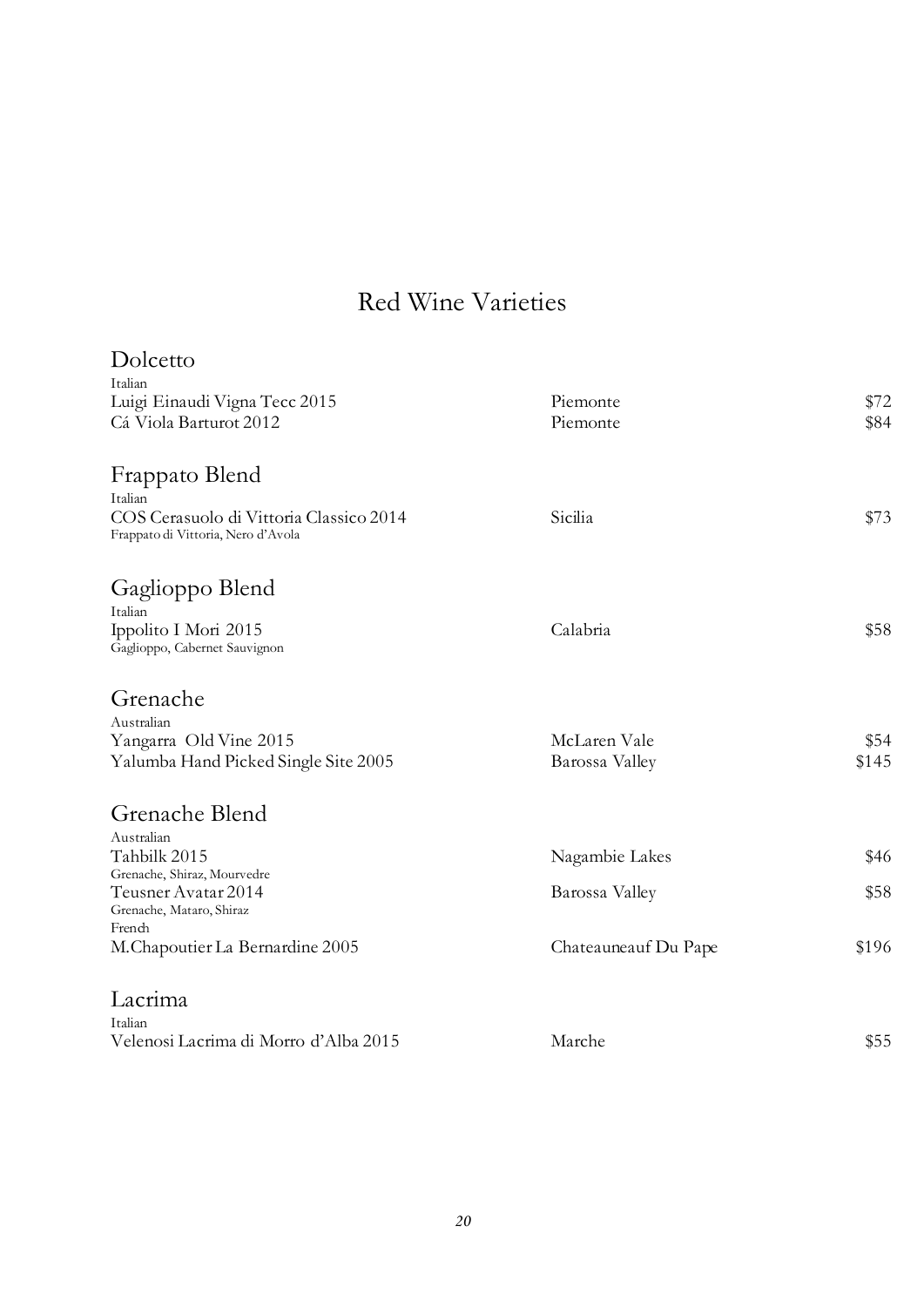| Lagrein                                  |                       |        |
|------------------------------------------|-----------------------|--------|
| Italian                                  |                       |        |
| Erbhof Unterganzner Riserva 2011         | Trentino Alto Adige   | \$92   |
| Malbec Blend                             |                       |        |
| Italian                                  |                       |        |
| Morella 2014<br>Malbec, Primitivo        | Puglia                | \$86   |
| Australian                               |                       |        |
| Bacchus 2015                             | Margaret River        | \$63   |
| Malbec, Cabernet Sauvignon, Petit Verdot |                       |        |
| Merlot                                   |                       |        |
| Italian                                  |                       |        |
| Eugenio Collavini Merlot dal Pic 2005    | Friuli Venezia Giulia | \$82   |
| Falesco Montiano 2009                    | Lazio                 | \$138  |
| Tua Rita Redigaffi 2006                  | Toscana               | \$486  |
| Ornellaia Masseto 2013                   | Toscana               | \$1664 |
| Australian                               |                       |        |
| Irvine The Estate 2014                   | Eden Valley           | \$50   |
| Katnook Estate 2015                      | Coonawarra            | \$69   |
| Woodside Valley Estate The Bissey 2002   | Margaret River        | \$155  |
| Petaluma 2001                            | Coonawarra            | \$173  |
| Carpe Diem Gaudium 2014                  | Margaret River        | \$310  |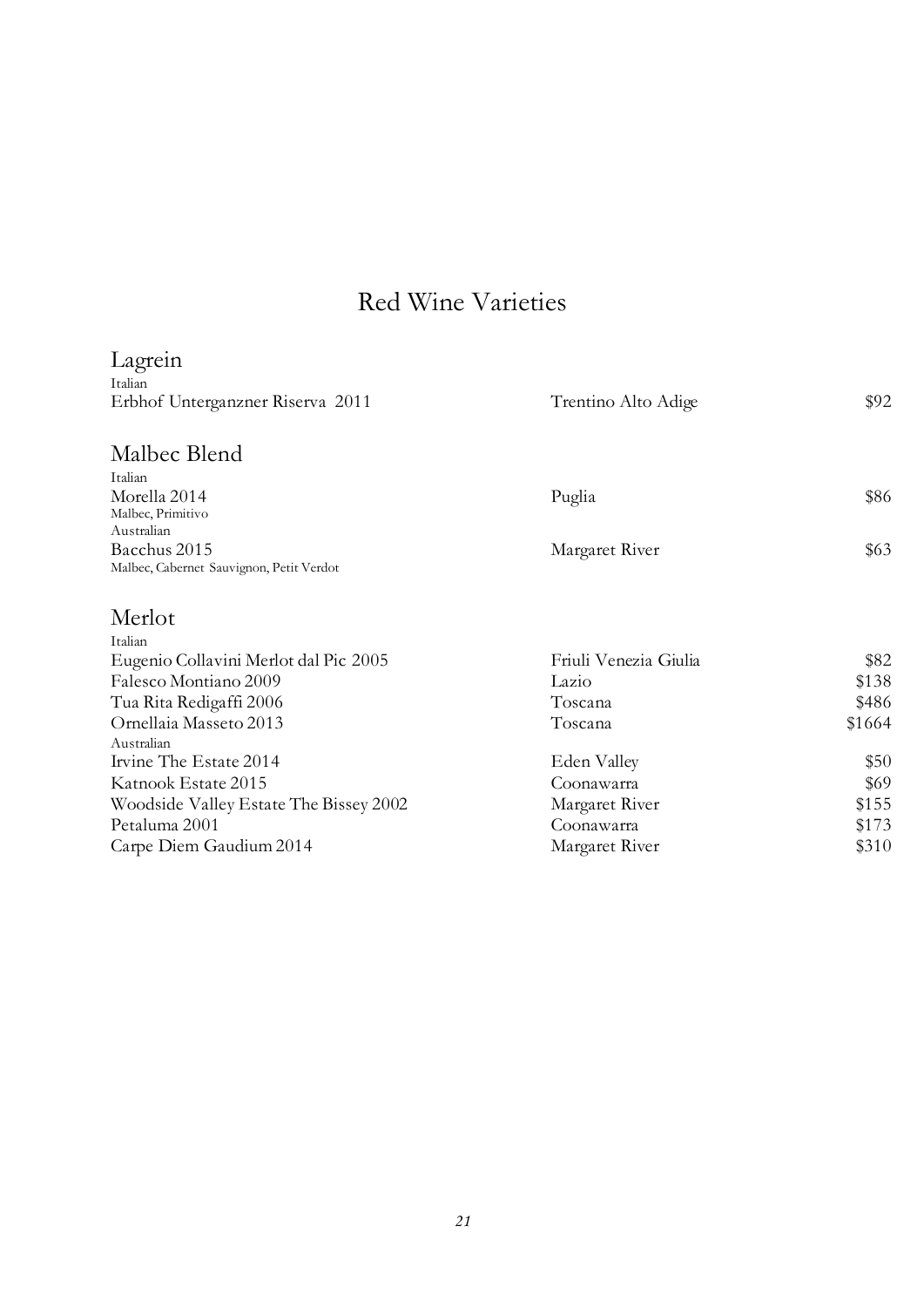#### Merlot Blend

| Italian                                                   |                       |       |
|-----------------------------------------------------------|-----------------------|-------|
| Livio Felluga Vertigo 2015                                | Friuli Venezia Giulia | \$69  |
| Merlot, Cabernet Sauvignon                                |                       |       |
| San Leonardo Terre di San Leonardo 2013                   | Trentino Alto Adige   | \$69  |
| Merlot, Cabernet Sauvignon, Carmenere                     | Toscana               |       |
| Gaja Cá Marcanda Promis 2013<br>Merlot, Syrah, Sangiovese |                       | \$93  |
| Tenuta Luce della Vite Lucente 2014                       | Toscana               | \$132 |
| Merlot, Sangiovese                                        |                       |       |
| Tenuta Sette Ponti Oreno 2011                             | Toscana               | \$247 |
| Merlot, Cabernet Sauvignon, Petit Verdot                  |                       |       |
| Australian<br>Picardy Merlimont 2012                      | Pemberton             | \$72  |
| Merlot, Cabernet Sauvignon, Cabernet Franc                |                       |       |
| New Zealand                                               |                       |       |
| Craggy Range Sophia Gimblett Gravels 2014                 | Hawk's Bay            | \$154 |
| Merlot, Cabernet Sauvignon, Cabernet Franc, Petit Verdot  |                       |       |
| Montepulciano                                             |                       |       |
| Italian                                                   |                       |       |
| Cantina Zaccagnini dal Tralcetto 2015                     | Abruzzo               | \$60  |
| Santa Barbara Il Maschio da Monte 2016                    | Marche                | \$97  |
| Binomio Riserva 2012                                      | Abruzzo               | \$116 |
| Nebbiolo                                                  |                       |       |
| Italian                                                   |                       |       |
| Codero di Montezemolo Langhe 2016                         | Piemonte              | \$71  |
| Alberto Marsetti Grumello Valtellina Superiore 2012       | Lombardia             | \$87  |
| Vallana Gattinara 2005                                    | Piemonte              | \$116 |
| Nino Negri Sfursat 2011                                   | Lombardia             | \$118 |
| Cascina Morassino Barbaresco 2011                         | Piemonte              | \$146 |
| Giacomo Fenocchio Bussia Barolo 2013                      | Piemonte              | \$169 |
| Gaja Dagromis Barolo 2011                                 | Piemonte              | \$173 |
| Brezza Sarmassa Barolo 2011                               | Piemonte              | \$190 |
| Vietti Barolo Castiglione 2013                            | Piemonte              | \$195 |
| Cá Romé Rio Sordo Barbaresco 2012                         | Piemonte              | \$197 |
| Pira Marenca Barolo 2012                                  | Piemonte              | \$197 |
| Produttori del Barbaresco Riserva Montefico 2011          | Piemonte              | \$215 |
| Luigi Enaudi Cannubi 2008                                 | Piemonte              | \$234 |
| Elvio Cogno Barolo Vigna Elena 2011                       | Piemonte              | \$235 |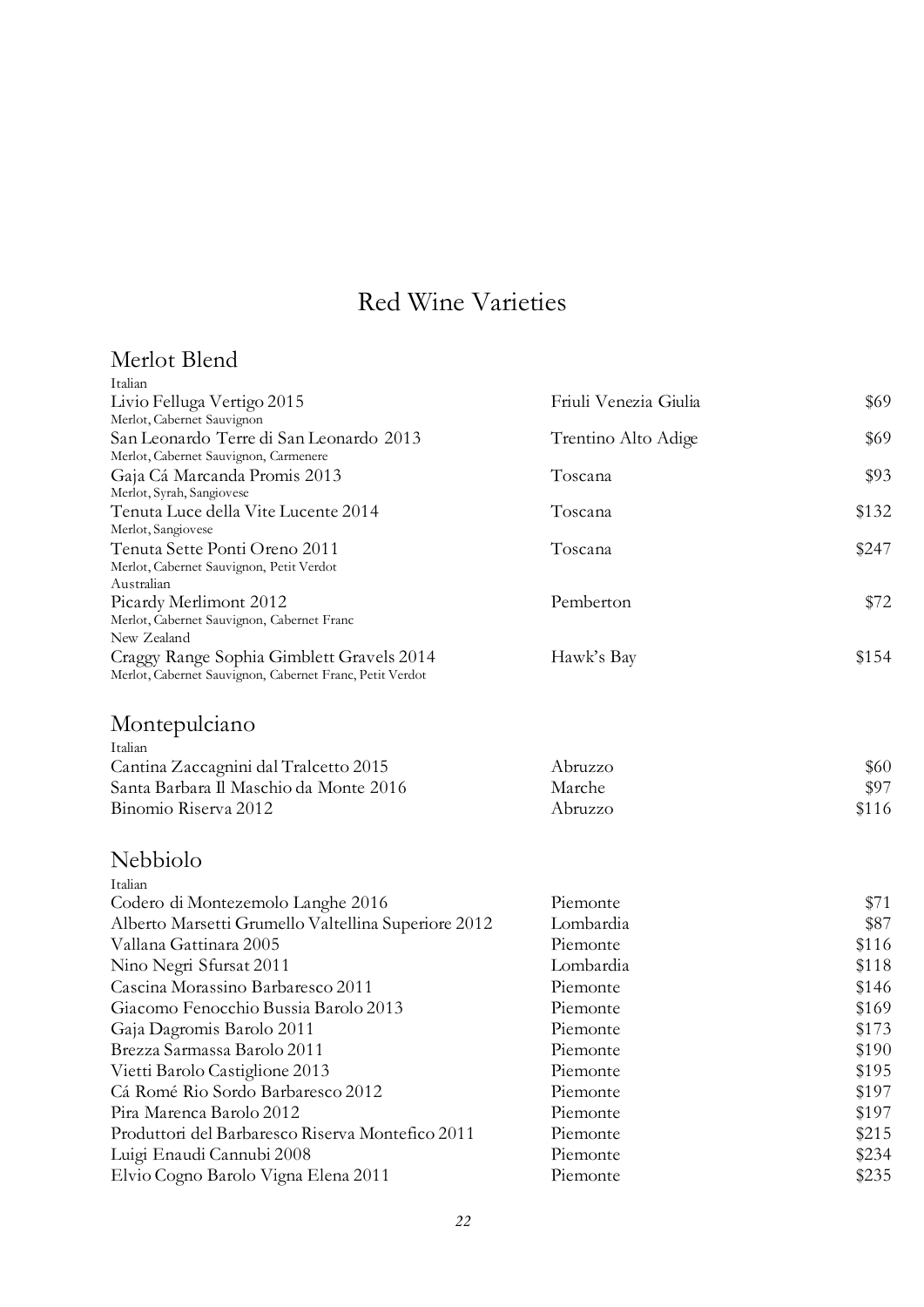## Nebbiolo

| Italian                                              |          |        |
|------------------------------------------------------|----------|--------|
| Tenute Cisa Asinari Martinenga Barbaresco 2012       | Piemonte | \$238  |
| E.Pira e Figli Mosconi Barolo 2011                   | Piemonte | \$242  |
| Bruno Rocca Barbaresco Rabaja 2014                   | Piemonte | \$245  |
| Paolo Conterno Ginestra Barolo 2011                  | Piemonte | \$249  |
| Nada Fiorenzo Rombone Barbaresco 2011                | Piemonte | \$268  |
| Domenico Clerico Aeroplanservaj Barolo 2008          | Piemonte | \$345  |
| Gaja Barbaresco 2012                                 | Piemonte | \$385  |
| Renato Ratti Marsenasco Barolo 1998                  | Piemonte | \$388  |
| Luciano Sandrone Cannubi Boschis Barolo 2009         | Piemonte | \$393  |
| Ceretto Bricco Asili Barbaresco 2007                 | Piemonte | \$467  |
| Elio Altare Brunate Barolo 2011                      | Piemonte | \$510  |
| Bruno Giocosa Falletto Barolo 2007                   | Piemonte | \$565  |
| Roberto Voerzio Cerequoi Barolo 2009                 | Piemonte | \$683  |
| Giuseppe Mascarello Monprivato Barolo Riserva 2011   | Piemonte | \$947  |
| Bruno Giocosa Falletto Asili Riserva Barbaresco 2007 | Piemonte | \$1156 |
| Giacomo Conterno Monfortino Barolo Riserva 2006      | Piemonte | \$1592 |
|                                                      |          |        |

#### Nebbiolo Blend

| Italian                                            |           |       |
|----------------------------------------------------|-----------|-------|
| G.D Vajra Langhe Rosso 2015                        | Piemonte  | \$62  |
| Nebbiolo, Dolcetto, Barbera, Albarossa, Pinot Nero |           |       |
| Sandro Fay La Faya 2012                            | Lombardia | \$86  |
| Nebbiolo, Merlot, Syrah                            |           |       |
| Gaja Sito Moresco 2012                             | Piemonte  | \$117 |
| Nebbiolo, Merlot, Cabernet Sauvignon               |           |       |
| Enzo Boglietti Buio 2007                           | Piemonte  | \$138 |
| Nebbiolo, Barbera                                  |           |       |
| Gaja Sori San Lorenzo 2005                         | Piemonte  | \$920 |
| Nebbiolo, Barbera                                  |           |       |
| Gaja Sori Tildin 2000                              | Piemonte  | \$891 |
| Nebbiolo, Barbera                                  |           |       |

## Negroamaro Blend

| Italian                              |        |      |
|--------------------------------------|--------|------|
| Palama Metiusco 2013                 | Puglia | \$74 |
| Negroamaro, Malvasia Nera, Primitivo |        |      |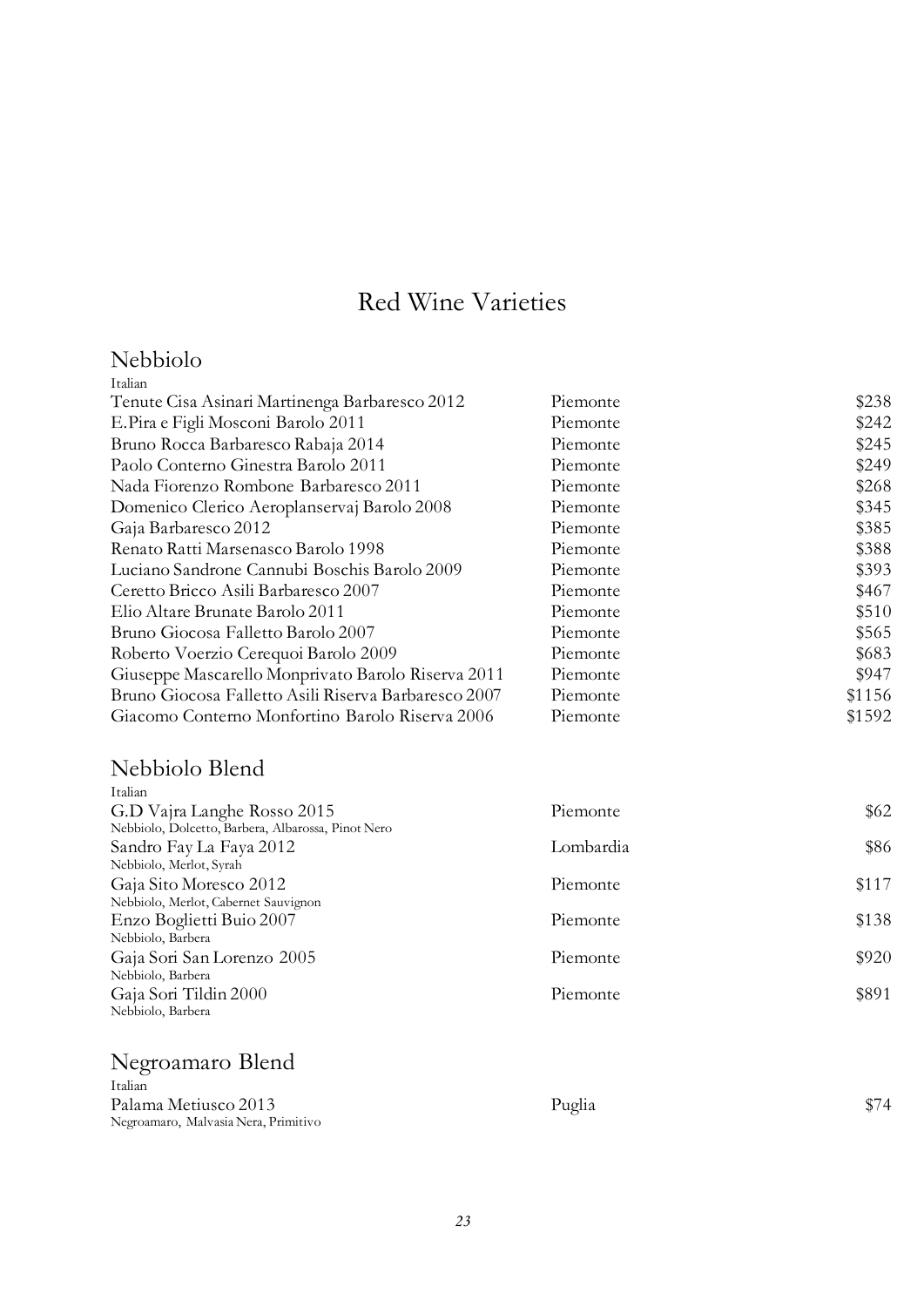| Nerello Blend                                                                             |                     |       |
|-------------------------------------------------------------------------------------------|---------------------|-------|
| Italian                                                                                   |                     |       |
| Girolamo Russo Etna Rosso a Rina 2014<br>Nerello Mascalese, Nerello Cappuccio             | Sicilia             | \$60  |
| I Custodi delle Vigne Etna Aetneus 2009<br>Nerello Mascalese, Alicante                    | Sicilia             | \$100 |
| Nero d'Avola                                                                              |                     |       |
| Italian                                                                                   |                     |       |
| Riofavara Spaccaforno 2013                                                                | Sicilia             | \$82  |
| Nero d'Avola Blend                                                                        |                     |       |
| Italian                                                                                   |                     |       |
| Cusumano Benuara 2014<br>Nero d'Avola, Syrah                                              | Sicilia             | \$59  |
| Donnafugata Contessa Entellina Mille e una Notte 2012<br>Nero d'Avola, Cabernet Sauvignon | Sicilia             | \$226 |
| Nero di Troia                                                                             |                     |       |
| Italian                                                                                   |                     |       |
| Torrevento Ottagono Riserva 2014                                                          | Puglia              | \$97  |
| Petite Verdot                                                                             |                     |       |
| Australian                                                                                |                     |       |
| Clairault Petit Verdot 2012                                                               | Margaret River      | \$57  |
| Pinot Noir                                                                                |                     |       |
| Italian                                                                                   |                     |       |
| Abbazia di Novacella 2015                                                                 | Trentino Alto Adige | \$73  |
| Podere Monastero La Pineta 2014                                                           | Toscana             | \$134 |
| Feudi del Pisciotto L'eterno 2011                                                         | Sicilia             | \$148 |
| Podere Rocche dei Manzoni Pinonero 2004                                                   | Piemonte            | \$216 |
| Australian                                                                                |                     |       |
| Picardy 2015                                                                              | Pemberton           | \$67  |
| Ashton Hills Vineyard Estate 2015                                                         | Adelaide Hills      | \$81  |
| Bannockburn 2015                                                                          | Geelong             | \$84  |
| Dalrymple Cottage Block 2014                                                              | Tasmania            | \$88  |
| William Downie 2015                                                                       | Yarra Valley        | \$98  |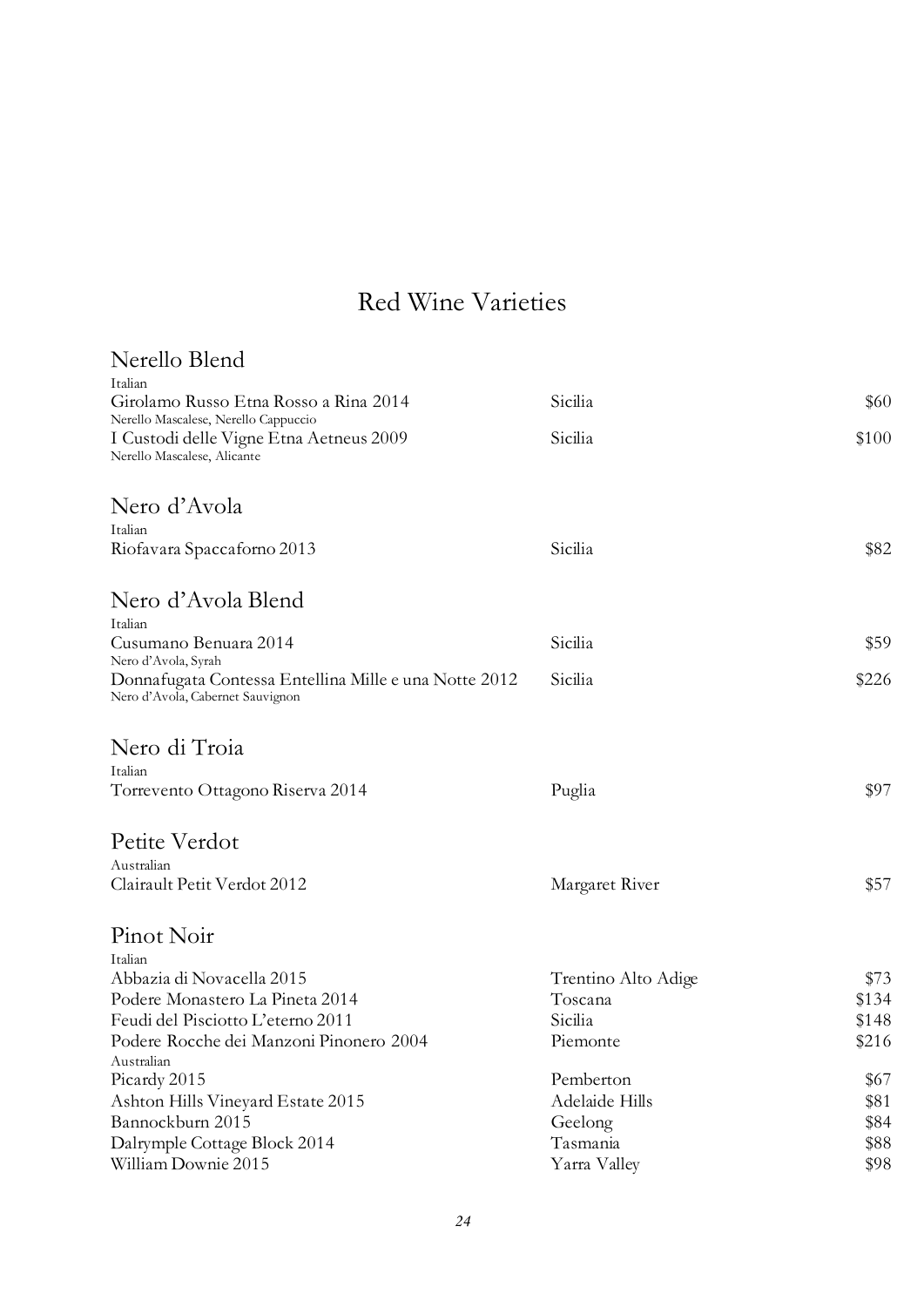| Yarra Valley          | \$165                                           |
|-----------------------|-------------------------------------------------|
| Margaret River        | \$180                                           |
|                       |                                                 |
| Wairarapa             | \$55                                            |
| Marlborough           | \$79                                            |
| Waitaki Valley        | \$88                                            |
| Martinborough         | \$129                                           |
|                       |                                                 |
| Corton                | \$345                                           |
| Clos De Vougeot       | \$495                                           |
|                       |                                                 |
|                       |                                                 |
|                       |                                                 |
|                       | \$62                                            |
|                       | \$90                                            |
|                       |                                                 |
|                       |                                                 |
|                       | \$116                                           |
|                       |                                                 |
|                       |                                                 |
|                       |                                                 |
| Friuli Venezia Giulia | \$97                                            |
|                       |                                                 |
|                       |                                                 |
|                       |                                                 |
|                       | \$134                                           |
|                       | \$273                                           |
|                       | Puglia<br>Puglia<br>Toscana<br>Umbria<br>Umbria |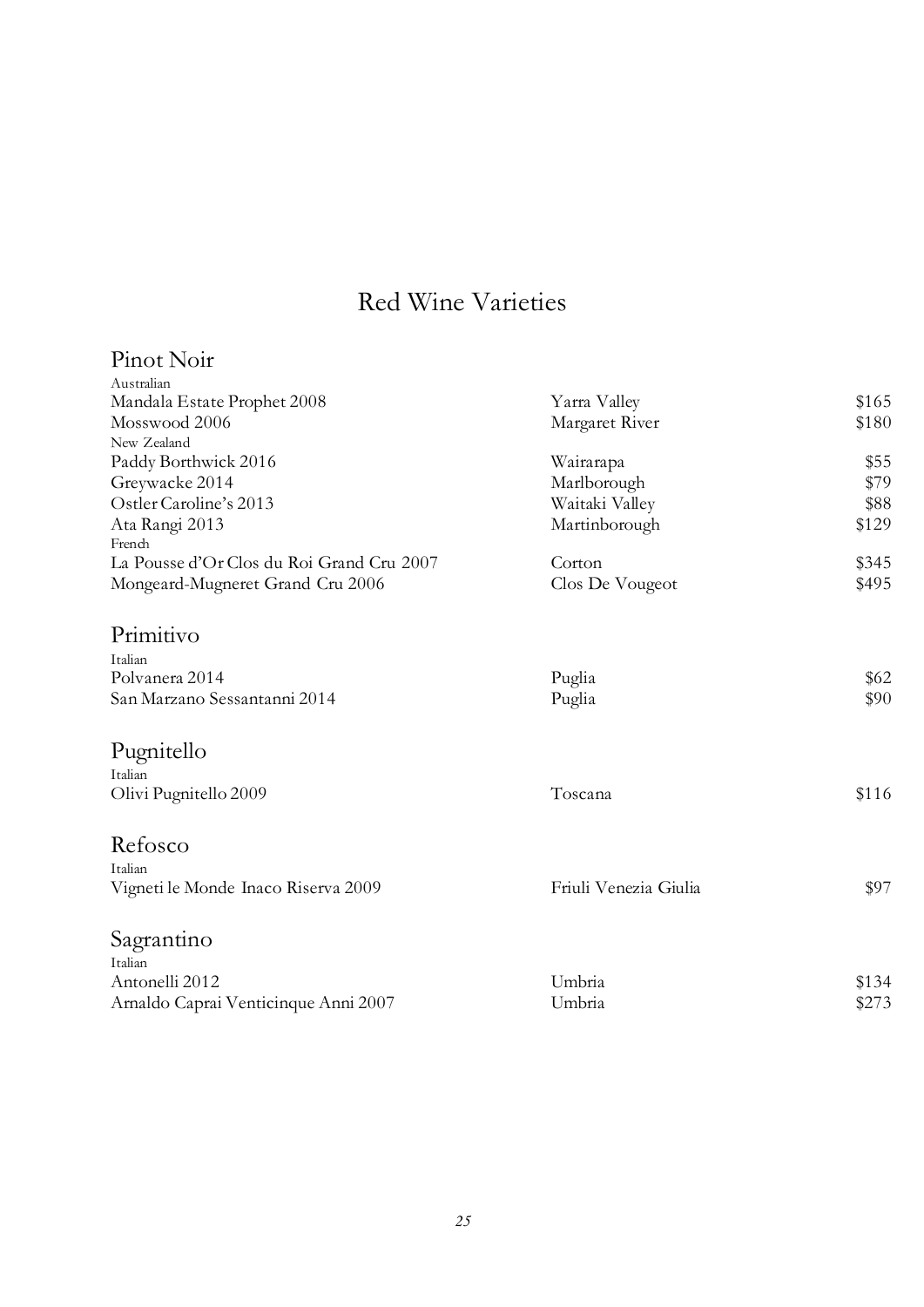| Sangiovese                                                              |                |       |
|-------------------------------------------------------------------------|----------------|-------|
| Italian                                                                 |                |       |
| Balia di Zola Balitore Superiore 2015                                   | Emilia Romagna | \$54  |
| Colognole Chianti Rufina 2011                                           | Toscana        | \$68  |
| Giacomo Mori Chianti 2013                                               | Toscana        | \$68  |
| Fattoria Carpineta Fontalpino Chianti Colli Senesi 2014                 | Toscana        | \$72  |
| Il Molino di Grace Chianti Classico 2013                                | Toscana        | \$77  |
| Mastrojanni Rosso di Montalcino 2013                                    | Toscana        | \$103 |
| Umberto Cesari Tauleto 2008                                             | Emilia Romagna | \$160 |
| Il Colle Brunello di Montalcino 2009                                    | Toscana        | \$164 |
| Fattoria di Felsina Rancia Chianti Classico Riserva 2007                | Toscana        | \$168 |
| Isole e Olena Cepparello 2004                                           | Toscana        | \$175 |
| Castelgiocondo Brunello di Montalcino 2012                              | Toscana        | \$188 |
| Nocio dei Boscarelli Vino Nobile di Montepulciano 2008                  | Toscana        | \$235 |
| Tenuta Luce della Vite Brunello di Montalcino 2010                      | Toscana        | \$367 |
| Gaja Pieve di Santa Sugarille Brunello di Montalcino 2000<br>Australian | Toscana        | \$380 |
| Payten & Jones Leuconoe Year No2                                        | Yarra Valley   | \$62  |
| Sangiovese Blend                                                        |                |       |
| Italian                                                                 |                |       |
| Colle Massari Rigoleto 2013                                             | Toscana        | \$55  |
| Sangiovese, Gliegiolo, Montepulciano                                    |                |       |
| Fattoria le Pupille Morellino di Scansano 2015                          | Toscana        | \$67  |
| Sangiovese, Alicante, Malvasia Nera                                     |                |       |
| Arnaldo Caprai Montefalco Rosso 2014<br>Sangiovese, Sagratino, Merlot   | Umbria         | \$68  |
| Massimo Romeo Rosso di Montepulciano 2012                               | Toscana        | \$70  |
| Sangiovese, Colorino, Mammolo                                           |                |       |
| Tenuta della Seta Vino Nobile di Montepulciano 2012                     | Toscana        | \$75  |
| Sangiovese, Prugnolo, Merlot                                            |                |       |
| Montevertine Pian del Ciampolo 2015                                     | Toscana        | \$77  |
| Sangiovese, Canaiolo, Colorino                                          | Umbria         | \$90  |
| Perticaia Montefalco Rosso Riserva 2010                                 |                |       |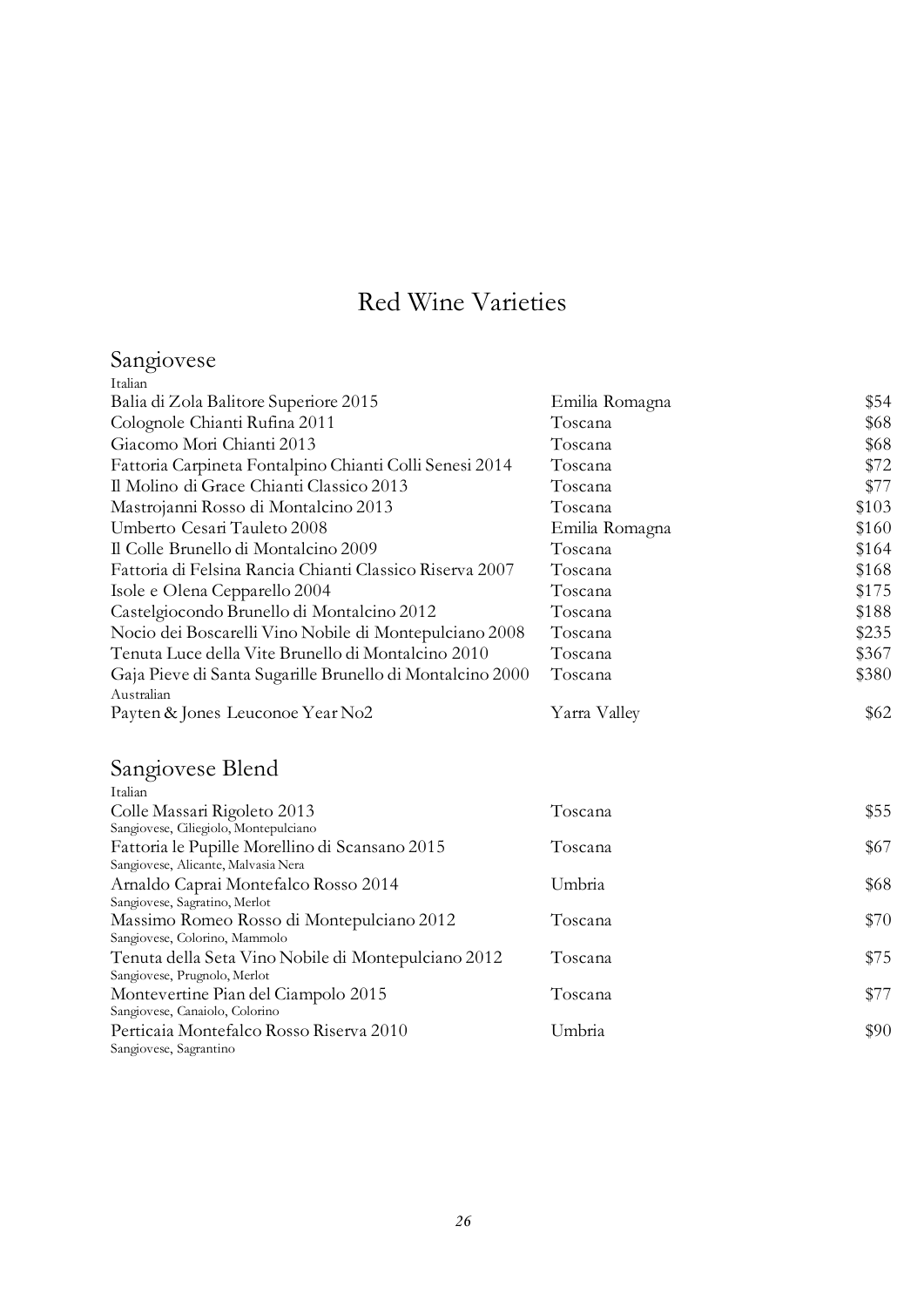#### Sangiovese Blend

| Italian                                                                                                               |                |       |
|-----------------------------------------------------------------------------------------------------------------------|----------------|-------|
| San Giusto a Rentennano Chianti Classico 2015                                                                         | Toscana        | \$95  |
| Sangiovese, Canaiolo Nero                                                                                             |                |       |
| Cá dei Frati Ronchedone 2012                                                                                          | Lombardia      | \$99  |
| Sangiovese, Marzemino, Cabernet Sauvignon                                                                             |                |       |
| Nipozzano Vecchie Viti Chianti Rufina Riserva 2013<br>Sangiovese, Malvasia Nera, Colorino, Merlot, Cabernet Sauvignon | Toscana        | \$110 |
| Il Palagio Casino delle Vie 2013                                                                                      | Toscana        | \$125 |
| Sangiovese, Canaiolo, Colorino                                                                                        |                |       |
| Castello di Fonterutoli Chianti Gran Selezione 2011                                                                   | Toscana        | \$134 |
| Sangiovese, Malvasia Nera, Colorino                                                                                   |                |       |
| Castello di Ama Chianti Classico Riserva 2010                                                                         | Toscana        | \$142 |
| Sangiovese, Malvasia Nera, Merlot                                                                                     |                |       |
| Montevertine 2014                                                                                                     | Toscana        | \$180 |
| Sangiovese, Canaiolo, Colorino                                                                                        |                |       |
| Antinori Tignanello 2014                                                                                              | Toscana        | \$197 |
| Sangiovese, Cabernet Franc, Cabernet Sauvignon                                                                        |                |       |
| Tenuta San Guido Guidalberto 2004                                                                                     | Toscana        |       |
| Cabernet Sauvignon, Merlot                                                                                            |                | \$238 |
| Tenuta Luce della Vite Luce 2000                                                                                      | Toscana        | \$272 |
| Sangiovese, Merlot                                                                                                    |                |       |
| Tenuta Luce della Vite Luce 2009                                                                                      | Toscana        | \$280 |
| Sangiovese, Merlot                                                                                                    |                |       |
| Tenuta Luce della Vite Luce 1999                                                                                      | Toscana        | \$288 |
| Sangiovese, Merlot                                                                                                    |                |       |
| Tenuta Luce della Vite Luce 2007                                                                                      | Toscana        | \$292 |
| Sangiovese, Merlot                                                                                                    |                |       |
| Tenuta Luce della Vite Luce 2008                                                                                      | Toscana        | \$292 |
| Sangiovese, Merlot                                                                                                    |                |       |
| Tenuta Luce della Vite Luce 2013                                                                                      | Toscana        | \$320 |
| Sangiovese, Merlot                                                                                                    |                |       |
| Tenuta Luce della Vite Luce 2011                                                                                      | Toscana        | \$328 |
| Sangiovese, Merlot                                                                                                    |                |       |
| Tenuta Luce della Vite Luce 2003                                                                                      | Toscana        | \$345 |
| Sangiovese, Merlot                                                                                                    |                |       |
| Tenuta Luce della Vite Luce 1995                                                                                      | Toscana        | \$378 |
| Sangiovese, Merlot                                                                                                    |                |       |
| Australian                                                                                                            |                |       |
| Carpe Diem Decantato 2017                                                                                             | Margaret River | \$75  |
| Sangiovese, Merlot, Cabernet Sauvignon                                                                                |                |       |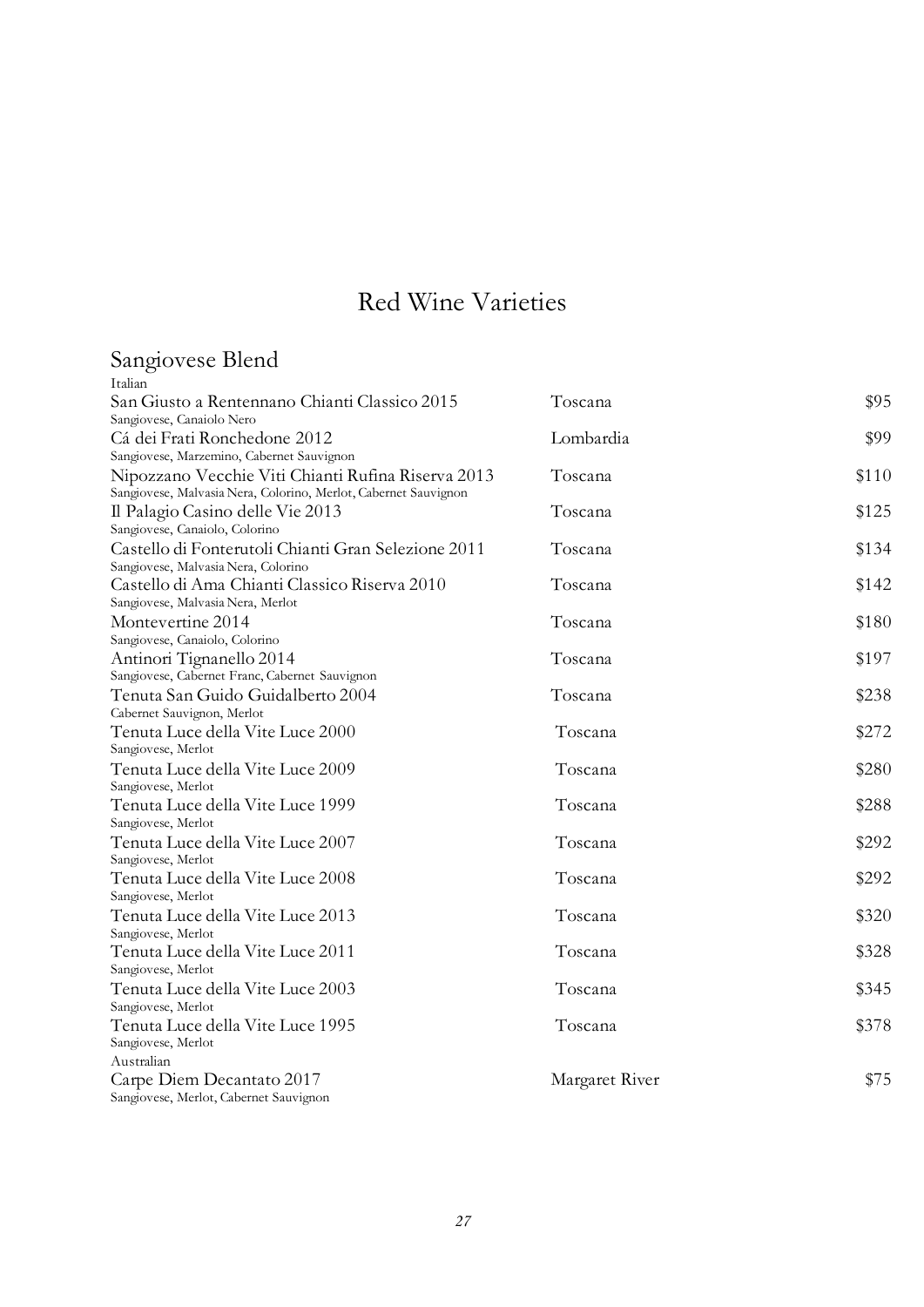| Shiraz                                   |                      |        |
|------------------------------------------|----------------------|--------|
| Italian                                  |                      |        |
| Poggio Brigante 2015                     | Toscana              | \$52   |
| Australian                               |                      |        |
| Galafrey 2014                            | Mount Barker         | \$50   |
| Mandoon Estate Old Vine 2015             | Swan Valley          | \$52   |
| Castelli 2015                            | Great Southern       | \$55   |
| Windance 2014                            | Margaret River       | \$55   |
| Kalleske Moppa 2016                      | Barossa Valley       | \$58   |
| Golding Rocco 2013                       | Adelaide Hills       | \$65   |
| Tim Adams Aberfeldy 2013                 | Clare Valley         | \$75   |
| Fermoy Estate Reserve 2015               | Margaret River       | \$80   |
| Best's Bin O 2014                        | <b>Great Western</b> | \$107  |
| Pirramimma War Horse 2012                | McLaren Vale         | \$113  |
| Penley Estate Special Selection 2005     | Coonawarra           | \$115  |
| Powell & Son Loechel 2015                | Barossa Valley       | \$133  |
| Woodside Valley Estate The Bonnefoy 2002 | Margaret River       | \$175  |
| Orlando Lawson's 1999                    | Padthaway            | \$210  |
| E&E Black Pepper 2002                    | Barossa Valley       | \$245  |
| Penfolds St Henri 2000                   | Multi District       | \$265  |
| Penfolds Magill Estate 1999              | Multi District       | \$295  |
| Henschke Mount Edelstone 1996            | Eden Valley          | \$306  |
| Grant Burge Meschach 2004                | Barossa Valley       | \$320  |
| Penfolds R.W.T 2001                      | Barossa Valley       | \$335  |
| Brokenwood Graveyard Vineyard 2001       | Hunter Valley        | \$385  |
| Henschke Hill Of Roses 2009              | Eden Valley          | \$722  |
| Penfolds Bin95 Grange 1997               | Multi District       | \$900  |
| Henschke Hill Of Grace 1997              | Barossa Valley       | \$950  |
| Torbreck The Laird 2010                  | Barossa Valley       | \$986  |
| Penfolds Bin95 Grange 2000               | Multi District       | \$1000 |
| Henschke Hill Of Grace 1991              | Barossa Valley       | \$1100 |
| Henschke Hill Of Grace 1995              | Barossa Valley       | \$1100 |
| Penfolds Bin95 Grange 2001               | Multi District       | \$1150 |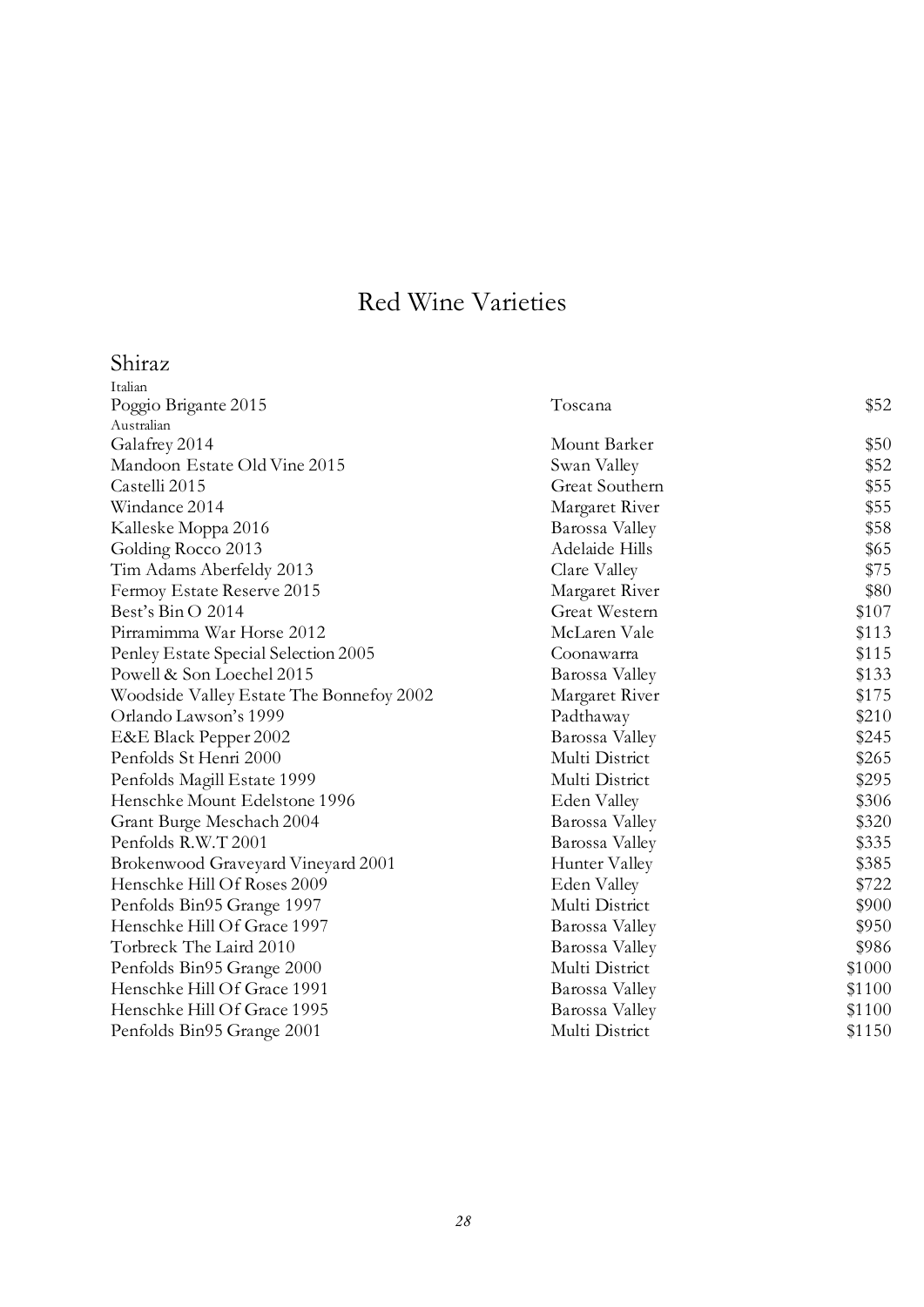| Shiraz                                                 |                             |        |
|--------------------------------------------------------|-----------------------------|--------|
| Australian                                             |                             |        |
| Henschke Hill Of Grace 1998                            | Barossa Valley              | \$1500 |
| Henschke Hill Of Grace 1996                            | Barossa Valley              | \$1600 |
| Penfolds Bin95 Grange Hermitage 1983                   | Multi District              | \$1750 |
| New Zealand                                            |                             |        |
| Te Mata Bullnose 2005                                  | Hawke's Bay                 | \$80   |
| French                                                 |                             |        |
| Abbaye de Lerins 2009                                  | Saint Honorat<br>Cote-Rotie | \$110  |
| M.Chapoutier Les Becasses 2006                         |                             | \$180  |
| Shiraz Blend                                           |                             |        |
| Australian                                             |                             |        |
| Kay Brothers Ironmonger 2014                           | McLaren Vale                | \$55   |
| Shiraz, Cabernet Sauvignon                             |                             |        |
| Rockford Rod & Spur 2014<br>Shiraz, Cabernet Sauvignon | Barossa Valley              | \$76   |
| Charles Melton Nine Popes 2013                         | Barossa Valley              | \$126  |
| Shiraz, Grenache                                       |                             |        |
| Lindemans Limestone Ridge 2003                         | Coonawarra                  | \$150  |
| Shiraz, Cabernet                                       |                             |        |
| Teroldego                                              |                             |        |
| Italian                                                |                             |        |
| Dorigati Teroldego Rotaliano 2011                      | Trentino Alto Adige         | \$70   |
| Touriga Blend                                          |                             |        |
| Australian                                             |                             |        |
| L.A.S Vino The Pirate Blend 2014                       | Margaret River              | \$90   |
| Touriga Nacional, Tinta Cao, Sousao                    |                             |        |
| Zinfandel                                              |                             |        |
| Australian                                             |                             |        |
| Peel Estate 2014                                       | Peel                        | \$80   |
|                                                        |                             |        |